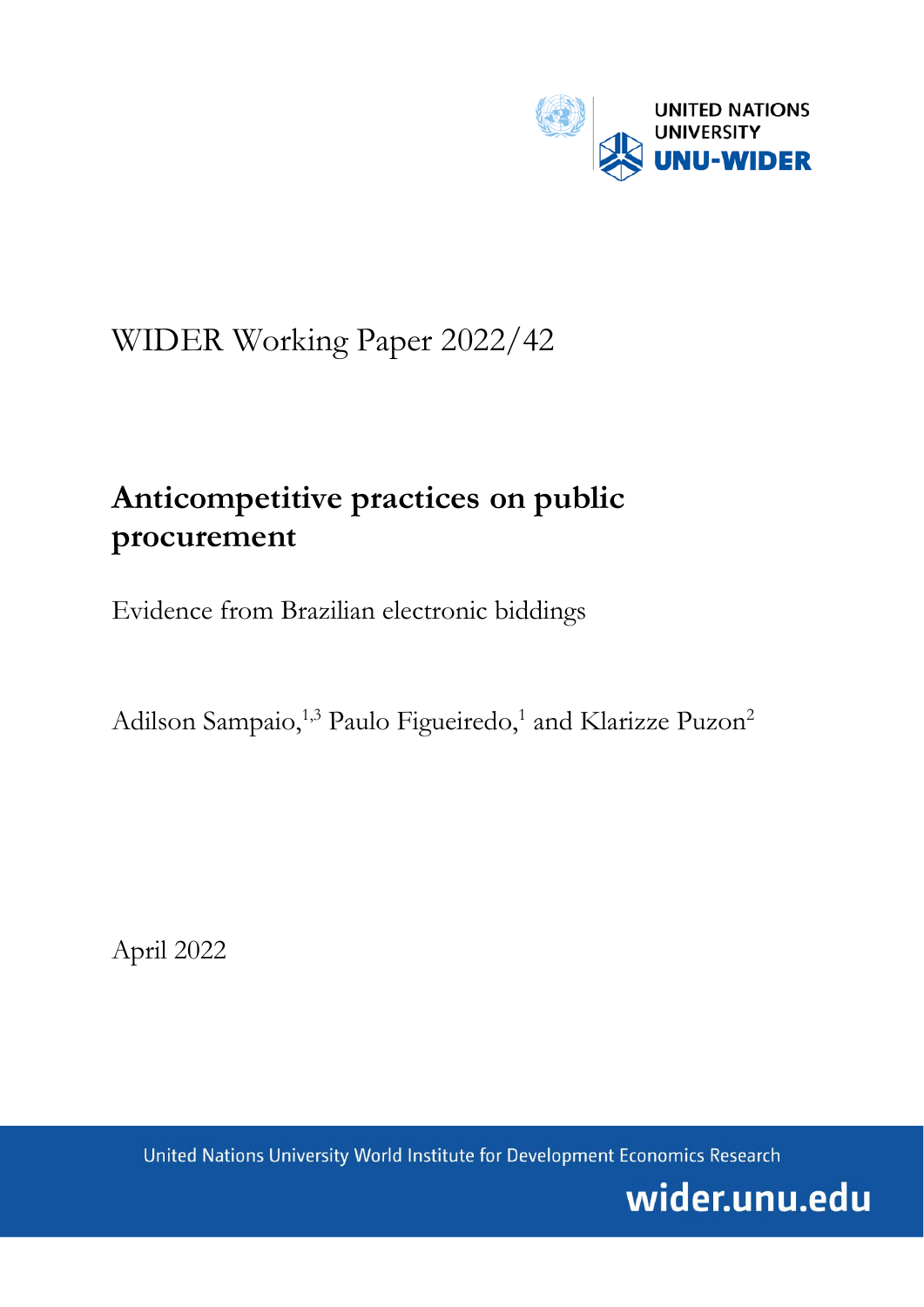**Abstract:** Using big data from the Brazilian public procurement system, this research aims to investigate what factors are associated with the occurrence of anticompetitive practices in electronic bidding. Our analysis considers all services contracted between 2014 and 2017. The study uses the logit regression model with a dependent binary variable to model the probability of bidding fraud as a function of a vector of explanatory variables composed of the characteristics of the bidding process and of the supplier, in terms of firm size, thus quantifying the relationship between the explanatory variables and the probability of fraud occurrence. We find that firm size and the Apparent Overbilling Index which we propose are associated with the occurrence of fraud and anticompetitive practices in electronic auctions. This study contributes to the accumulation of empirical and theoretical knowledge, expanding safer bases for governments and society in the fight against corruption.

**Key words:** anticompetitive practices, public procurement, bidding fraud, electronic bidding

#### **JEL classification:** C12, D73, H57

**Acknowledgements:** to Federal University of Bahia UFBA, UNU-WIDER, CERE, and Oswaldo Cruz Foundation FIOCRUZ for supporting the authors. We also acknowledge UNU-WIDER's support for Adilson through the PhD fellowship programme.

**Note:** As the research is part of one of the authors' PhD thesis, the authors will hold copyright to facilitate its publication.

Copyright © Author 2022

Information and requests: publications@wider.unu.edu

ISSN 1798-7237 ISBN 978-92-9267-173-0

#### <https://doi.org/10.35188/UNU-WIDER/2022/173-0>

Typescript prepared by Lesley Ellen.

United Nations University World Institute for Development Economics Research provides economic analysis and policy advice with the aim of promoting sustainable and equitable development. The Institute began operations in 1985 in Helsinki, Finland, as the first research and training centre of the United Nations University. Today it is a unique blend of think tank, research institute, and UN agency—providing a range of services from policy advice to governments as well as freely available original research.

The Institute is funded through income from an endowment fund with additional contributions to its work programme from Finland, Sweden, and the United Kingdom as well as earmarked contributions for specific projects from a variety of donors.

Katajanokanlaituri 6 B, 00160 Helsinki, Finland

The views expressed in this paper are those of the author(s), and do not necessarily reflect the views of the Institute or the United Nations University, nor the programme/project donors.

<sup>1</sup> Federal University of Bahia UFBA, Salvador, Brazil; <sup>2</sup> UNU-WIDER, Helsinki, Finland and CERE, Umeå, Sweden, 3 Oswaldo Cruz Foundation FIOCRUZ, Salvador, Brazil; corresponding author[: adilson.sampaio@fiocruz.br](mailto:adilson.sampaio@fiocruz.br)

This study has been prepared within the 2021 UNU-WIDER Visiting PhD Fellowship Programme.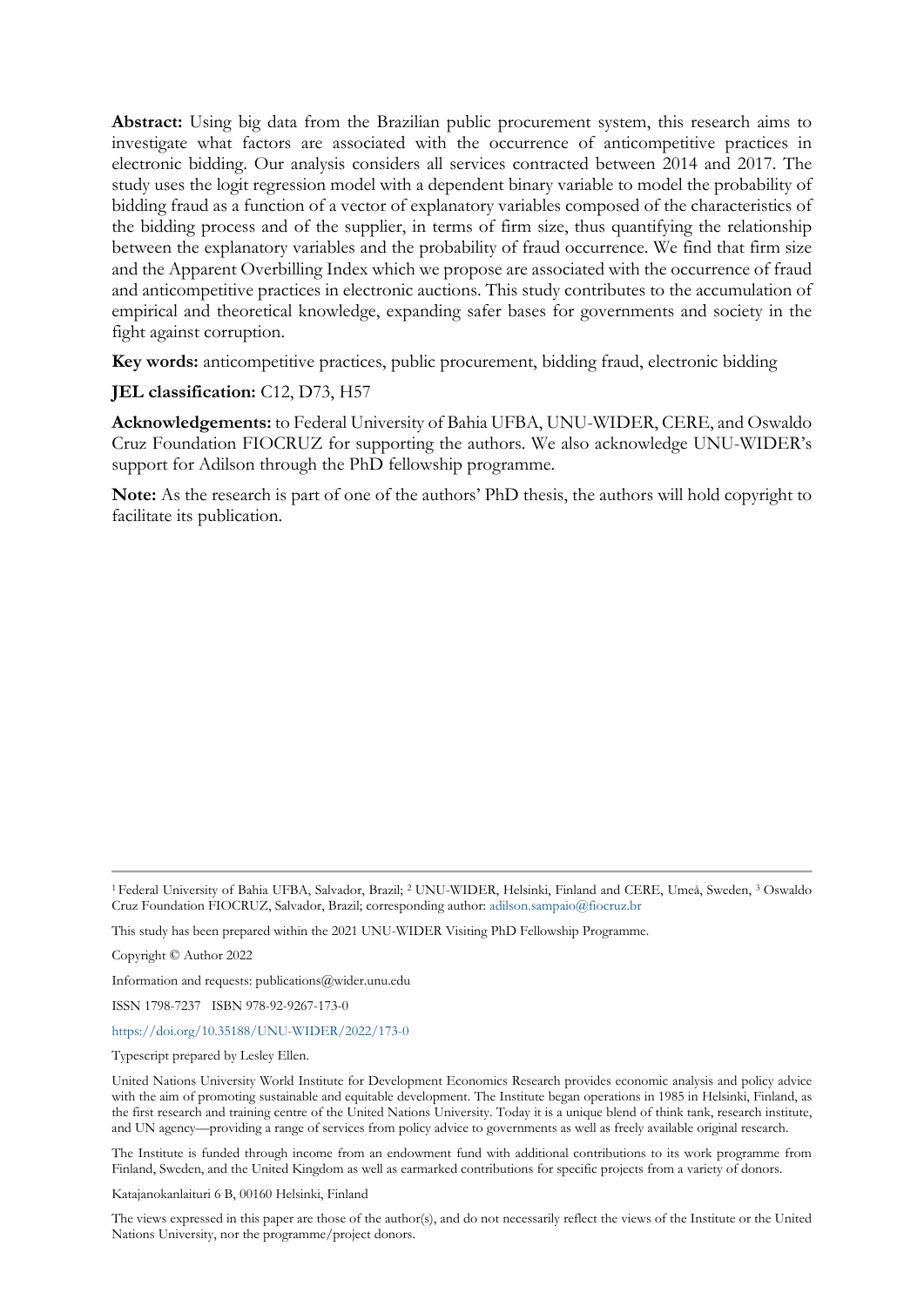## **1 Introduction**

In September 2015 world leaders met at the United Nations (UN) headquarters to decide on an action plan called *Transforming our World: The 2030 Agenda for Sustainable Development* to eradicate poverty, protect the planet, and ensure that people achieve peace and prosperity. The document contains a set of 17 Sustainable Development Goals and includes the aim in goal 16.5 to 'substantially reduce corruption and bribery in all their forms' (UN 2015).

According to the United Nations Convention Against Corruption (UNCAC 2004: iii), 'corruption is an insidious plague that has a wide range of corrosive effects on societies. It undermines democracy and the rule of law, leads to violations of human rights, distorts markets, erodes the quality of life and allows organized crime, terrorism and other threats to human security to flourish'.

According to Köbis et al. (2021), corruption is one of the two greatest challenges facing society in our time. There is new hope that artificial intelligence (AI) will serve as an impartial anti-corruption agent. Every time we have more government data (openings), allies, or improved performance from previous algorithms, we move AI to the next frontier in the fight against corruption.

In recent years government authorities have increasingly used the internet for public procurement processes with the main objective of improving 'the quality of public spending', promoting access, competition, impartiality, and transparency, and allowing control by civil society (Sampaio et. al 2022: 5).

Availability of government procurement data is a commitment signed by the Brazilian government in the Open Government Partnership. The government is committed to promoting transparency in public spending, providing value-added information to society, and encouraging research and technological innovation through the implementation of the Brazilian policy on open data (Brazil Communication Company 2017).

According to de Pinho (2008), due to the advancement of technology, it is understood that egovernment should not be seen only through the provision of online services but also through the wide range of interaction and participation possibilities between government and society and for the commitment of transparency on the part of governments.

The anti-corruption capabilities of public e-procurement, particularly automation and auditing capabilities, can increase the transparency and accountability of the government procurement process (Neupane et al. 2012a).

According to the OECD (2008) electronic contracting plays an important role in minimizing the risk of corruption in public contracts.

The fight against corruption in recent years has been established by the European Union as one of the main objectives of modern regulation and public procurement policy (Miranzo Diaz 2017). Corruption has already become the main concern when compared to issues such as the effects of globalization, the decline of social values, the negative impact of immigration, and the consequences of the accelerated pace of technological innovations, according to research by Edelman Intelligence published by the OECD (2018).

Sacramento and de Pinho (2018) contend that it is no exaggeration to state that the dominant perception in Brazil about corruption is that this phenomenon has assumed a systemic character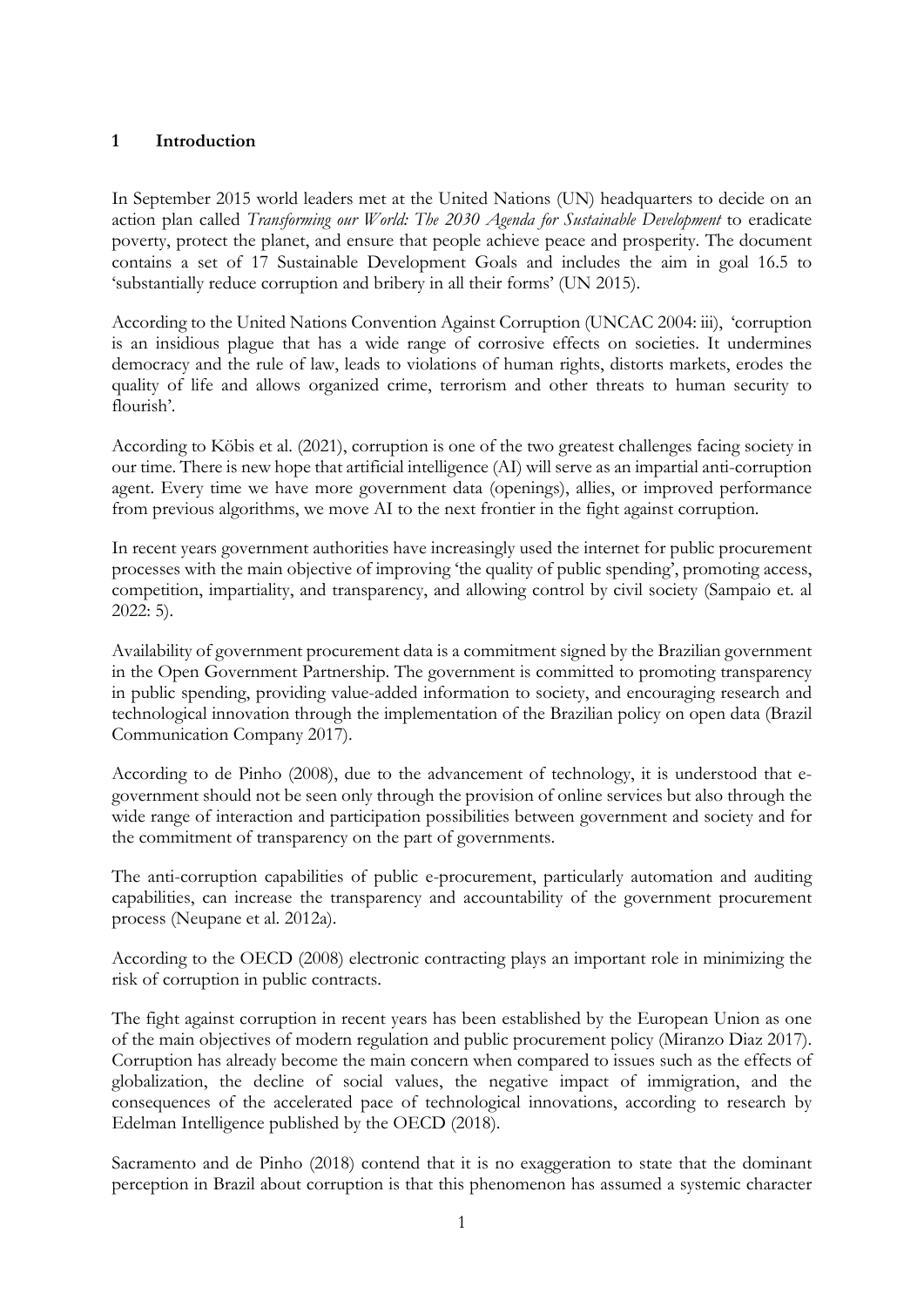in the country. This understanding, which may be a consequence of the almost daily exposure of scandals involving the state powers and private organizations in all spheres of government, has dominated the reports and research published by institutions which carry out this type of measurement, such as the Corruption Perception Index (CPI), a ranking created by the nongovernmental organization Transparency International.

In this research the term corruption is used for all types of behaviour in which a person who is in a position of trust misuses that position for their own benefit. In its procurement guidelines the World Bank defines a 'corrupt practice' as 'offering, giving, receiving or soliciting, directly or indirectly, anything of value to influence the action of a government official in the procurement or contract process' (Lengwiler and Wolfstetter 2006: 412). The approach to the political economy of antitrust used by Vachris (1996) is grounded in public choice theory which acknowledges that policies are determined by private rather than public interests.

Traditional approaches based on creating more rules, stricter compliance, and stricter enforcement have limited effectiveness. A strategic and sustainable response to corruption is public integrity. The concept of integrity, as used in the research, has been defined by Brazil's Controller General of the Union (CGU) as the quality of those who behave correctly, honestly, and against corruption.

According to the OECD (2018) public integrity refers to the consistent alignment with and adherence to common values, principles, and ethical standards to support and prioritize the public interest over private interests in the public sector. Therefore it must be understood as the set of institutional arrangements which aim to ensure that the public administration does not deviate from its main objective to deliver the results expected by the population in an adequate, impartial, and efficient manner. Integrity is one of the main pillars of political, economic, and social structures and is therefore essential to the economic and social wellbeing and prosperity of individuals and society as a whole.

The European Anti-Fraud Office (OLAF 2017) is of the view that promoting integrity in public contracts by the various institutions, with the effective prevention of fraud, depends on observance of the principles of ethics and integrity. If these principles are less rigorously enforced, then fraud is more likely to occur. Preventive controls work by deterring fraud and corruption. There is a strong link between the incidence of fraud and corruption and weak preventive controls. In many cases where fraud and corruption are detected, it is possible that preventive controls have failed, allowing the incident to occur (TCU 2018).

According to Miranzo Diaz (2017) the approach to the problem of corruption which establishes the need for strategic decisions, the practical implementation of integrity principles, and their related concepts justifies the adequacy of promoting the implementation of anti-corruption measures.

For the OECD (2008) integrity in the context of public procurement implies that:

- 1) Procurement procedures are transparent and promote fairness and equal treatment for bidders;
- 2) Public resources linked to public purchases are used in accordance with the intended objectives;
- 3) The behaviour of procurement officials is in line with the public objectives of their organization; and
- 4) Systems are in place to challenge purchasing decisions, ensure accountability, and promote public scrutiny.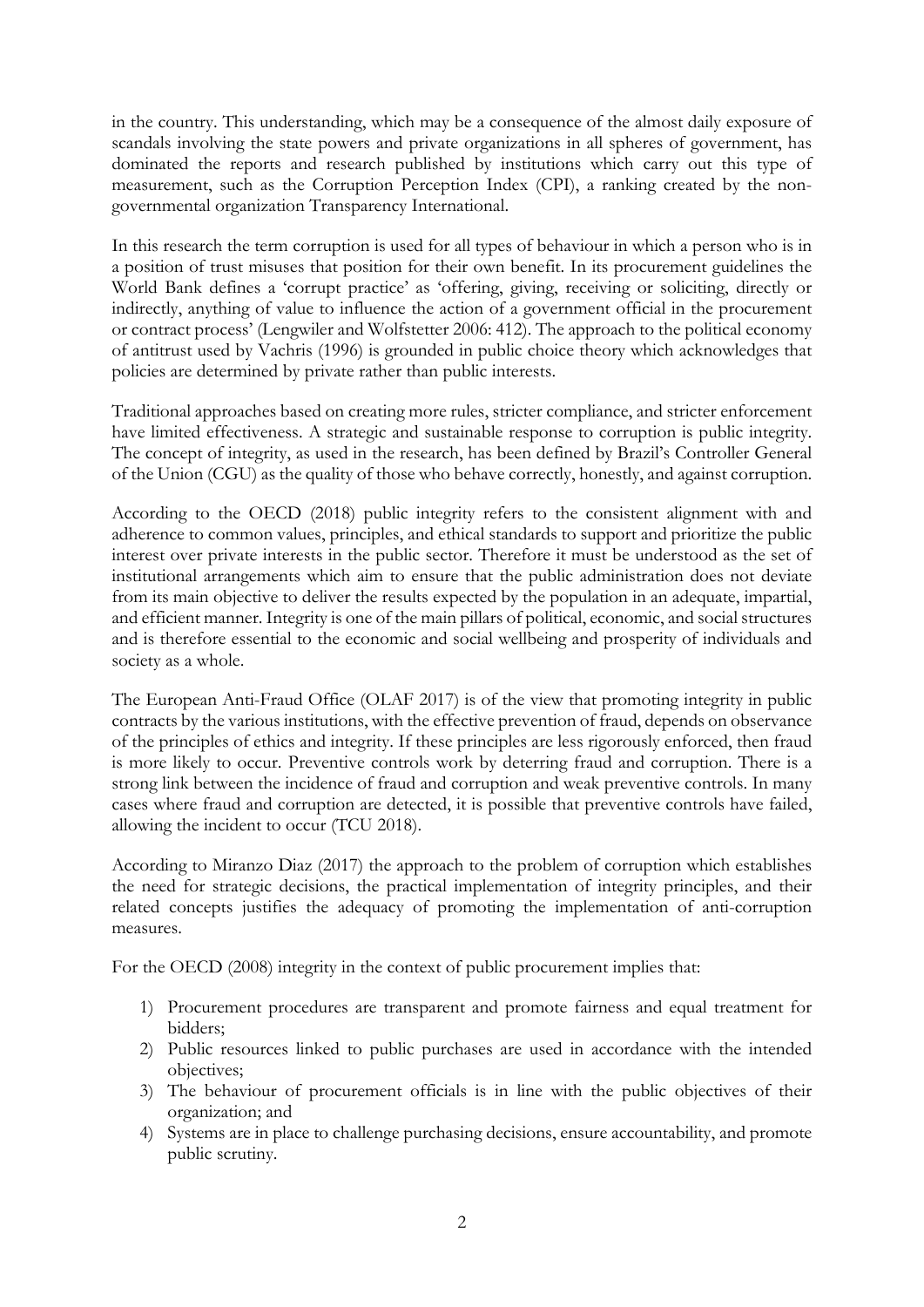As a result of the previously mentioned availability of government procurement data, extracting data from the available databases becomes stimulating for social science researchers. We found that the amount tendered in the last five years is of the order of BRL260 billion, encompassing all types of bids from 557,567 procurement processes.

Most of the surveys in this Brazilian government's procurement database use data from acquisitions of materials and equipment and compare them with market prices, for example. Those which verify service contracts are rare due to the difficulty in finding similar market price parameters, perhaps because of the specificity of this type of contract. This type of gap is becoming an interesting venue for research.

According to Tóth and Hadju (2017), current studies address the risks of the occurrence of corruption and the value of free competition, and these should be complemented, for example, by integrity indicators of contracting entities. In addition to developing these indicators, further analysis options provided by existing indicators should be considered. As elementary data on public procurement is available, it can be analysed at any level of aggregation (e.g., enterprise groups, municipalities, administrative units, operational programmes).

The objectives of this paper are to analyse the participation of competitors in the electronic auctions of the Brazilian public procurement system held in a predetermined period, and to identify bidding and result patterns as well as factors that indicate the probability of the occurrence of fraud and anticompetitive practices. The aim is to answer the research question: 'Which factors are associated with the occurrence of fraud in the electronic public procurement system in Brazil?'.

The paper is divided into six sections. Following this introduction Section 2 presents the literature review and the theoretical framework. Section 3 discusses corruption and fraud indicators and sets out our hypotheses. In Section 4 the data collection and investigation methods are unveiled, followed by the results and the discussion in Section 5. Finally, Section 6 discusses the conclusions and practical implications and limitations.

## **2 Literature review**

This section presents and discusses essential theories, arguments, and controversies in the field of corruption and highlights research already carried out, identifying gaps and choosing theoretical and methodological strategies focused on enlightening and helping to achieve the research objectives (Gray 2012). The literature review is therefore divided into three topics: anticompetitive practices, which is the theoretical framework of the research; anticompetitive practices in electronic biddings in the public sector—possible indicators of anticompetitive practices in electronic biddings in the public sector; and, finally, the theory which explains corruption and anticompetitive practices in public e-procurement auctions.

## **2.1 Anticompetitive practices**

In Brazil the Administrative Council for Economic Defense (CADE—Portuguese abbreviation) defines anticompetitive conduct as 'any practice adopted by an economic agent that may, even if potentially, cause damages to free competition, even if the infringer has no intention to cause damages to the market' (CADE 2016). Market power by itself:

... is not considered illegal, but when a company or group of companies abuse this power by adopting a behaviour that harms free competition, then such behaviour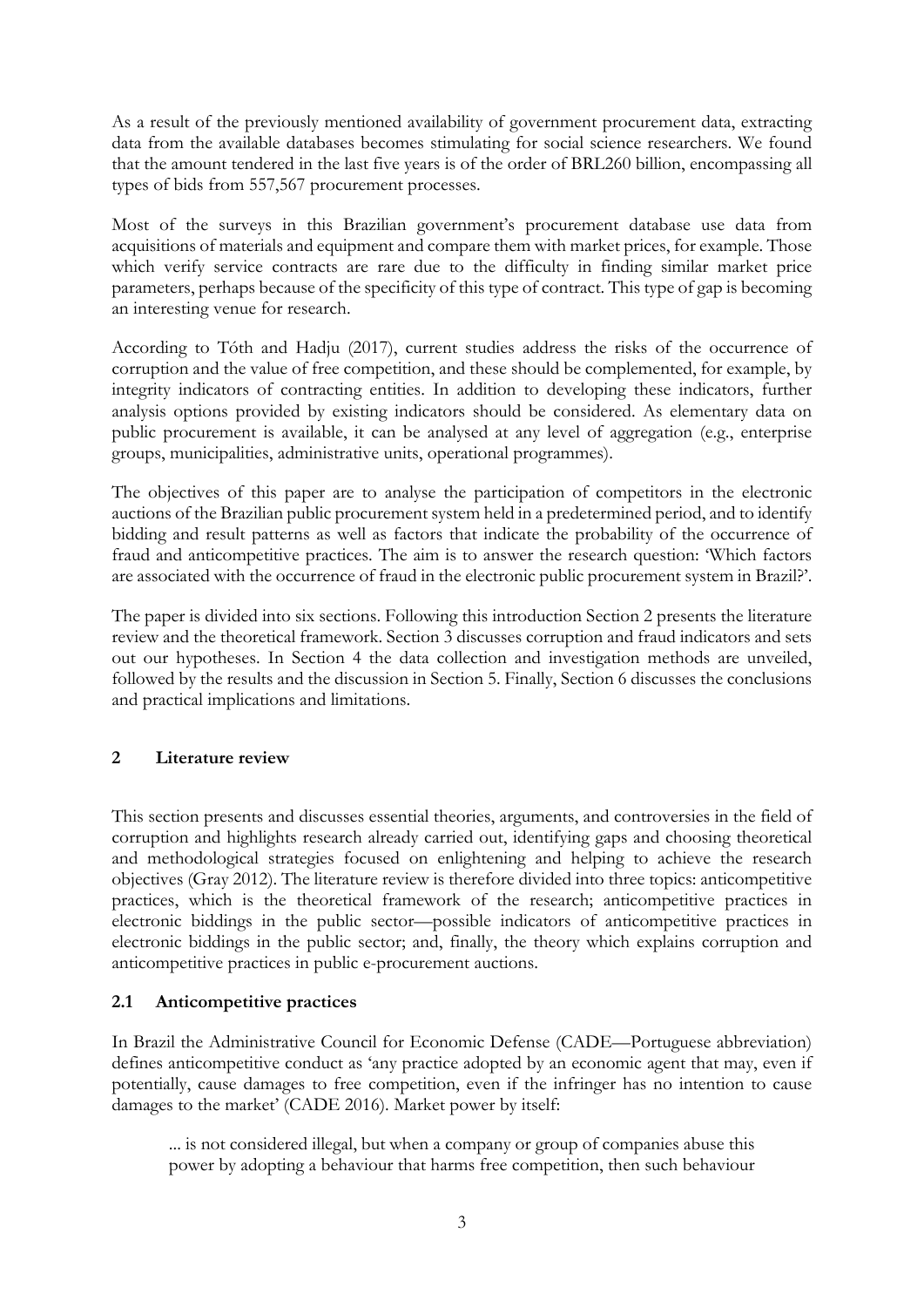is considered an abuse of economic power. This abuse is not limited to a restricted set of specific practices, as the analysis about the possibility of a conduct causing damage to competition is complex and many factors must be analysed in order to determine whether a practice is an abuse or not. (CADE 2007: 28)

Brazilian antitrust policy is regulated by Law No. 12,529 of 30 November 2011, named the 'Competition Defense Law' or Antitrust Law. Brazil is one of the few countries that has a specially articulated system for the defence of competition. The Brazilian System for the Defense of competition is composed of three bodies: the Secretariat for Economic Monitoring of the Ministry of Finance (SEAE—Portuguese abbreviation), the Secretariat for Economic Development (SDE/MJ—Portuguese abbreviation), and CADE, an autarchy linked to the Ministry of Justice.

The SDE, through the Department of Economic Protection and Defense (DPDE—Portuguese abbreviation), is the body responsible for investigating violations of the economic order. The SEAE, in turn, is responsible for issuing economic opinions on mergers as well as, optionally, preparing opinions on investigations into conduct harmful to competition. CADE is a body composed of seven directors which makes the final judgement at the administrative level of violations of the economic order and verticalization initiatives based on the reports issued by SDE and SEAE (Federative Republic of Brazil 2008).

In this sense SDE considers 'collusion between bidders' or cartels in bidding as the most common forms of anticompetitive practices, leading to serious problems for the public administration and often resulting in corruption. These practices aim to restrict or eliminate rivalry between potential or de facto participants in a given bid, increasing the price at which the administration will contract a certain good or service and thus increasing the profit of the bidding and infringing companies.

The bidding cartels substantially harm the efforts of the Brazilian state to use its resources for the development of the country by unduly benefiting companies which, by means of agreement among themselves, defraud the competitive nature of the bids. Although the administration seeks to rationalize its purchases through stricter budget controls and improved forms of contracting, such as by using electronic auctions, this does not totally impede the actions of cartels which result in the undue transfer of income from the state to the companies (Federative Republic of Brazil 2008).

## **2.2 Anticompetitive practices in electronic bidding in the public sector**

According to Albano et al. (2006), the emergence of 'bidding cartels' in acquisitions, i.e. collusive agreements in bidding processes, is driven by forces very similar to those that govern the formation of cartels in oligopolistic markets.

The electronic bidding system is seen as an instrument of efficiency in public procurement and contracting, bringing economy and speed to the process. But it is not free from fraud. The main types of such fraud are the use of computer programs which automate the submission of bids, the combination of prices between suppliers, the use of established companies with the aim of frustrating competition in disputes and favouring certain participants, and associations between public agents and suppliers in order to circumvent the legal procedure (Lima 2016).

Corruption necessarily involves a public official whose entrusted power is used for private gain (Transparency International 2018). Fraud, on the other hand, is characterized by public or private agents acting to obtain illicit advantages, concealing their decisions and their respective effects. Fraud and corruption, although similar to ethical violation, are different events (Jamal et al. 1995).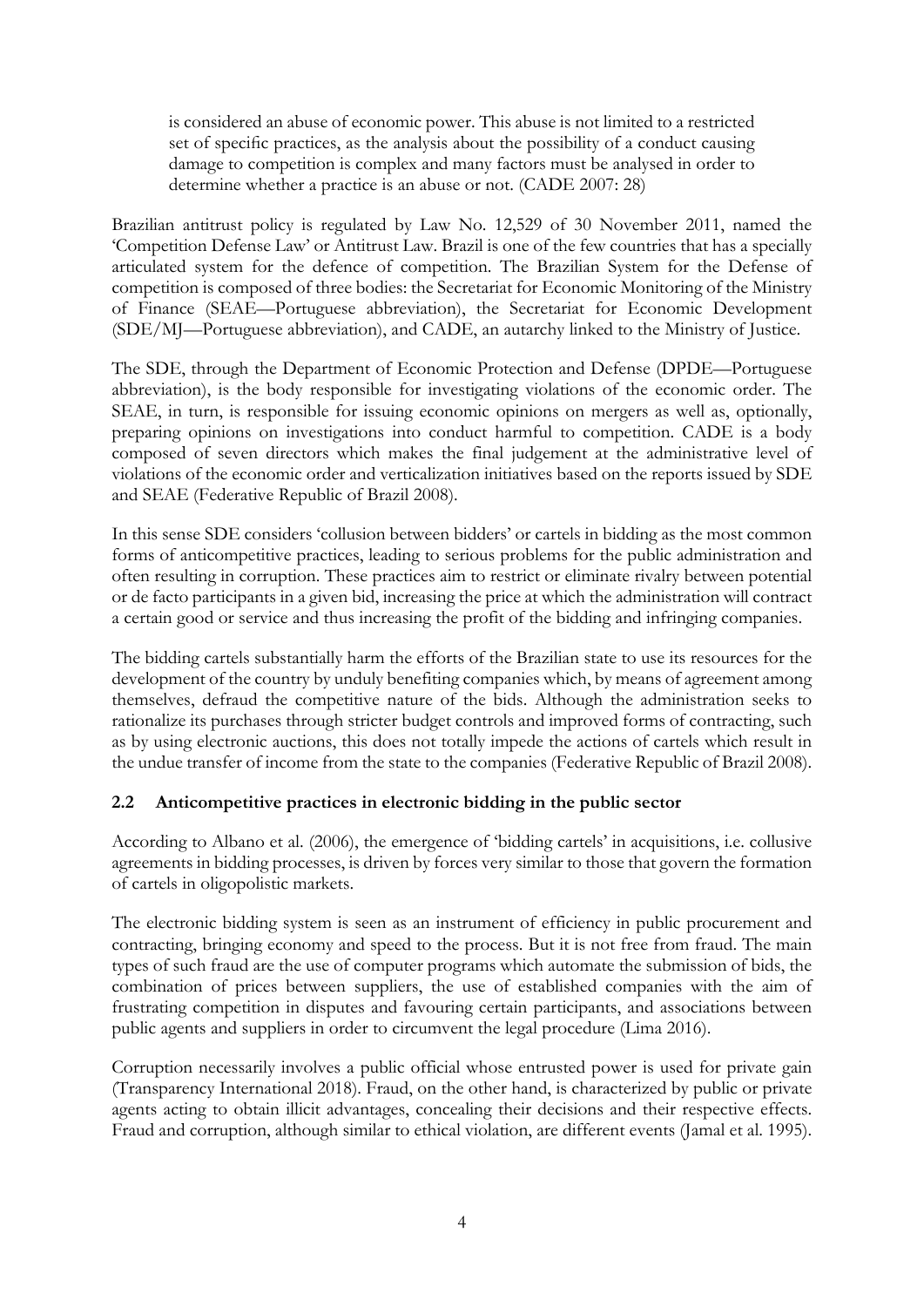Fraud is the intentional action promoted for one's own benefit by an agent to the detriment of others, enforcing the law of least effort. Iudícibus et al. (2001: 96) conceptualize fraud in accounting as the act of cheating for one's own benefit, which can be characterized as theft, embezzlement, and falsification. In turn Costa and Júnior (2012: 465) conceptualize fraud as a set of illicit actions performed in a premeditated way by the authors which aim to meet their own interests but cause losses to the assets of others.

The risk of fraud and corruption is reduced if the 'buyer' organization knows well the third parties it is dealing with, especially for more significant purchases where the risk of receiving bribes and secret commissions is high (TCU 2018).

The electronic auction was created with the aim of facilitating bidding and ensuring greater competitiveness, enabling all interested parties to participate without having to travel to the venue. However, a major controversy regarding the electronic auction is the use of software by bidders. Some have AI and are called robots. These robots are used to immediately cover the bids that are offered, typically just pennies apart. As the ending of the bidding phase is random/abrupt, the winner ends up being awarded the contract through luck (Campana 2018).

Reverse auctions are an efficient mechanism, according to Lengwiler and Wolfstetter (2006). They have been used for centuries in the classic form, like auctions, and are being used more often. But reverse auctions can suffer from manipulation through collusion and corruption. According to Lengwiler and Wolfstetter (2006), 'collusion means that bidders coordinate their actions with the intention of raising the price. Corruption means that the person running the auction, the auctioneer, distorts the auction rules in favor of some bidder(s) in exchange for bribes' (Lengwiler and Wolfstetter 2006: 412). Corruption and collusion are sometimes intertwined (Iudícibus et al. 2001; Lengwiler and Wolfstetter 2006; Rose-Ackerman 1975).

The Federal Audit Court conducted an audit to analyse a series of improprieties in the conduct of companies participating in public tenders conducted by means of electronic bidding by the federal government. Two situations were specifically analysed: companies with partners in common submitting proposals for the same item in the same bid and the existence of bidders repeatedly disqualified for not complying with the call for tenders or not honouring their proposals. In a previous audit which analysed bids that took place between 2006 and 2010, the Court of Audit of the Union (TCU—Portuguese abbreviation) found evidence of irregularities in 16,000 cases in which at least two companies bidding for a certain item in the tender had at least one partner in common. At the time it was also found that there were 31,000 companies which had submitted the lowest bids in the auctions—and, therefore, won the bid items—but, when summoned by the auctioneer to submit their qualification documents, gave up on the bid. The estimated value of the contracts where these problems were identified was BRL4.6 billion (Telesintese 2015).

Hanák (2018) considers that when certain principles and limitations are respected, the electronic auction can be used successfully for the acquisition of goods, services, and works.

According to OECD (2016), when considering the public procurement technique around indicators of a good public purchase, one must consider integrity risks in the procurement process.

As previously mentioned, collusion between participants can also occur, cartels can be formed, and robots can be used to distort auction results.

In 2006 the federal police launched Operation Leech to dismantle a bid-rigging scheme in the health sector. The gang had been negotiating with parliamentary advisers for the release of individual amendments to the union's budget for specific municipalities. With guaranteed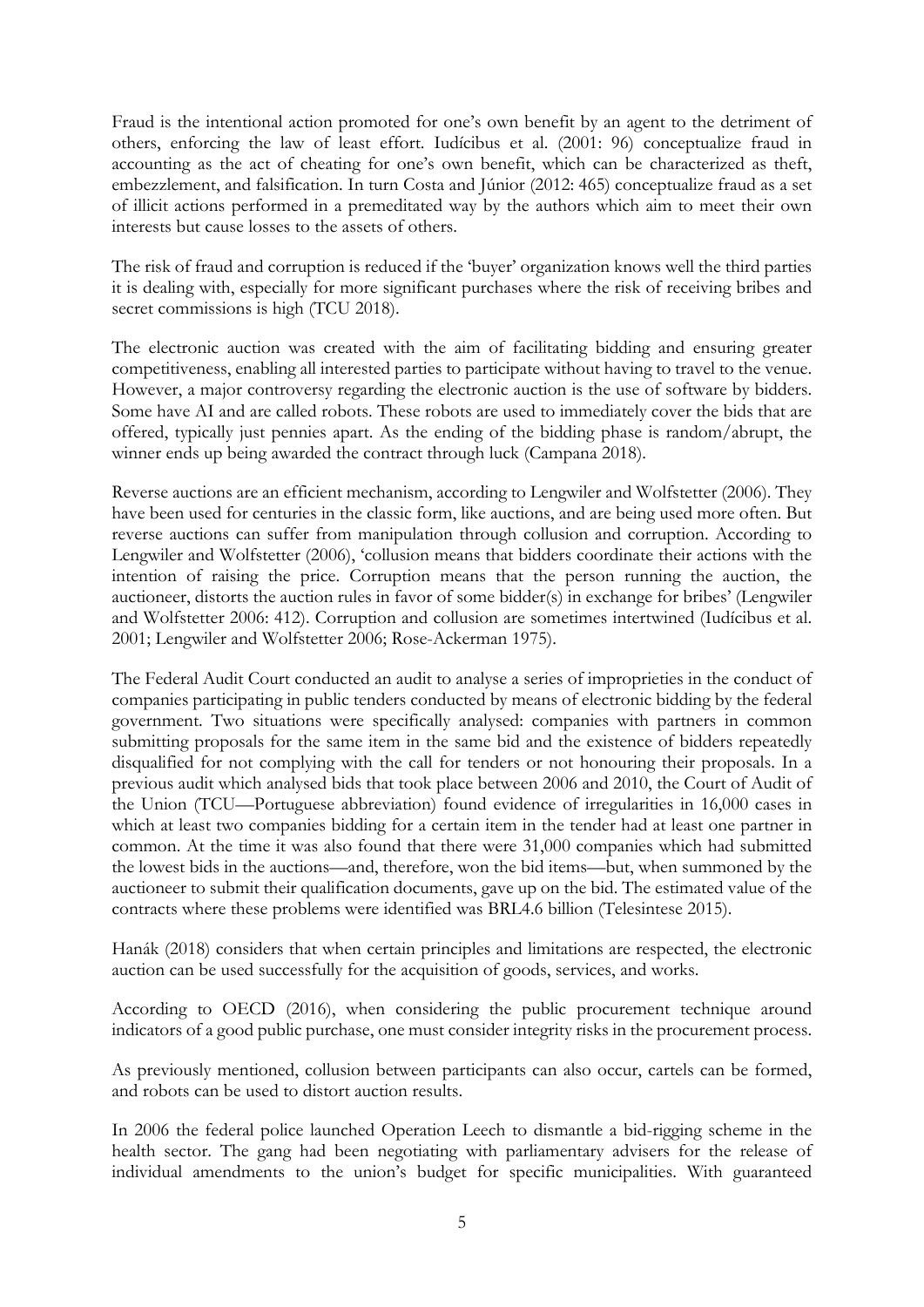resources the group manipulated the bidding and defrauded competition using front companies, meaning that the bidding prices were overpriced. The group became known as the 'ambulance mafia' or 'leech mafia' (Aranha 2015).

According to Rebouças et al. (2017), in Brazil, the electronic auction in the Comprasnet system provides businesses with millions of reais every year, and companies which supply services and products may be using this as an opportunity to carry out transactions aimed at higher profits, sometimes in an illicit manner. Investigations found that, in the three years up to 2017, criminal practices by a group of businessmen to systematically defraud purchases made through Comprasnet and other contests had been detected. The organization colluded for price fixing and bid rigging. The federal agencies with damaged bids included the Brazilian Army, the Federal Institute of Mato Grosso do Sul, the Superintendence of Administration of the Ministry of Finance, and the Federal Superintendence of Agriculture. In just one of the bids, the investigation found a 600 per cent premium in the unit value of the products purchased due to the intervention of the criminal organization. The values offered by the winners were previously adjusted, preventing free competition and resulting in losses to the Treasury (Congresso em Foco 2017)

According to studies by Miroslav et al. (2014), the main problems in the public sector e-bidding process are the inadequate application of regulations and the high level of corruption. They explored the work of analysts who identified three phases of procurement where corruption usually occurs: the planning phase, definition of estimation criteria, and the realization phase. They proposed introducing semantic technologies into the process to enable data manipulation by machines which could enable experts to propose red flags under specific conditions in order to be alerted about possible irregular procurement. According to these authors the application of the proposed solution should enable early recognition of potentially irregular acquisitions.

## **2.3 Theory explaining corruption and anticompetitive practices in public e-procurement auctions**

This paper aims to present a theoretical model to guide electronic bidding based on the theoretical fields of the economics of corruption and public choice, establishing a more assertive model for analysing electronic bidding systems. The models so far have been conceived without a specific supporting theory. Here we address the complexity of the relationship between the variables involved and their possible influence on the indication of abnormalities. The supporting theories also include principal-agent and antitrust theories, considered here as transversal to the problem and organized according to Table 1.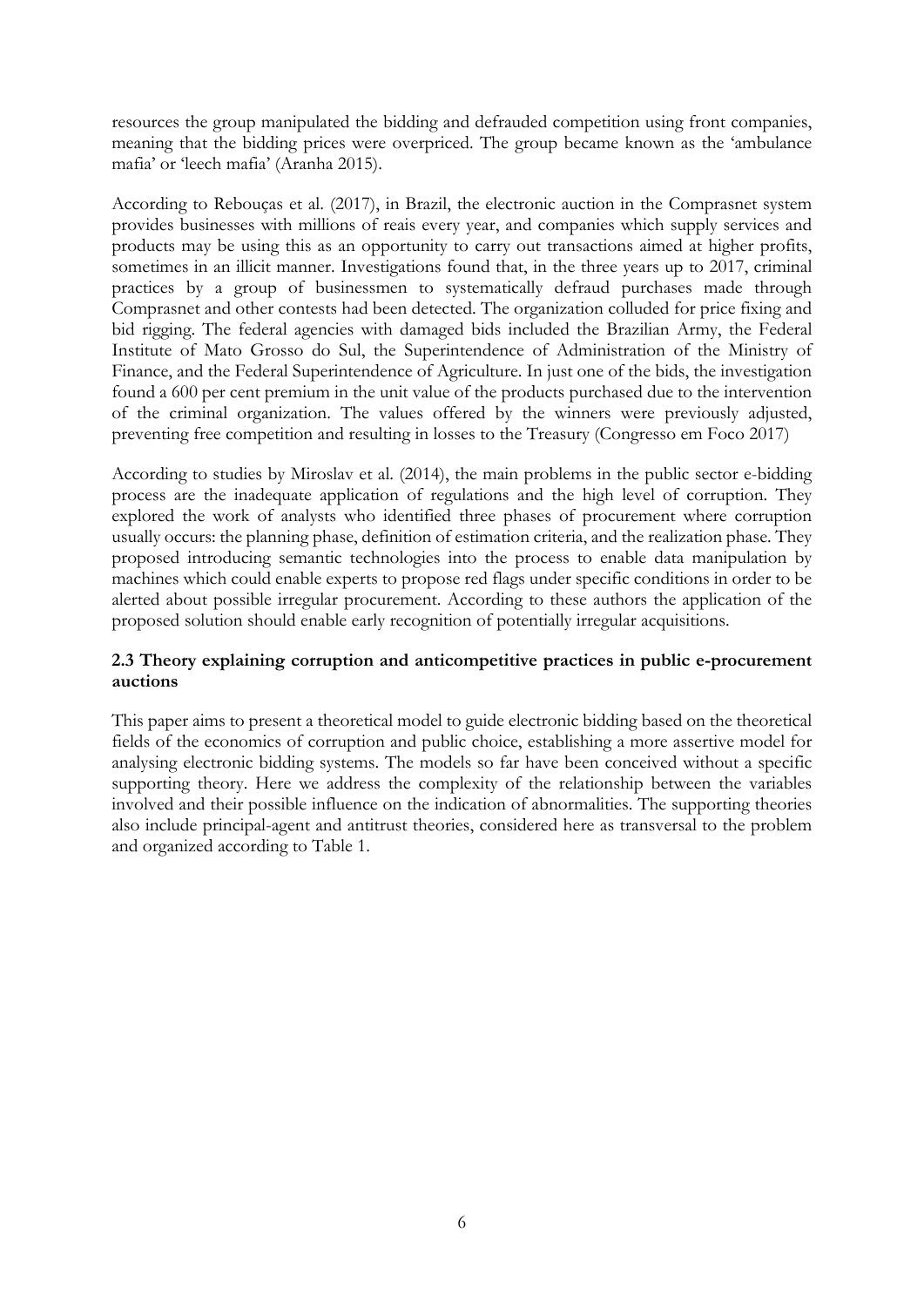| Table 1: Main concepts related to the problem (theoretical and practical references) |  |
|--------------------------------------------------------------------------------------|--|
|                                                                                      |  |

| Theory/concept             | Database                                                                                                                                                                                                                                     |                                                                                            |                       |        |  |  |
|----------------------------|----------------------------------------------------------------------------------------------------------------------------------------------------------------------------------------------------------------------------------------------|--------------------------------------------------------------------------------------------|-----------------------|--------|--|--|
|                            | SPELL                                                                                                                                                                                                                                        | <b>CAPES</b>                                                                               | <b>GOOGLE Scholar</b> | SCIFLO |  |  |
|                            | References                                                                                                                                                                                                                                   |                                                                                            |                       |        |  |  |
| Public choice              |                                                                                                                                                                                                                                              | Becker (1968), Colebatch (2002), De Rond and Thietart (2007), Miles (1978), Nollet (2005). |                       |        |  |  |
| Economics of<br>corruption | Acemoglu (2004), Ades and Di Tella (1997), Becker (1968), Lengwiler and Wolfstetter (2006),<br>Rose-Ackerman (1975, 1996, 2014), Sacramento and de Pinho (2018) Søreide (2002), Tóth<br>and Hadju (2017), Transparency International (2016). |                                                                                            |                       |        |  |  |
| Principal-agent            | Acemoglu (2004), Donahue (1989), Heath and Norman (2004), Neupane (2012a, 2012b,<br>2014), Setyadiharja et al. (2014), Vachris (1996).                                                                                                       |                                                                                            |                       |        |  |  |
| Antitrust                  | Hay (1985), Howard et al. (2002), Huber et al. (2004).                                                                                                                                                                                       |                                                                                            |                       |        |  |  |

Source: authors' compilation.

#### *Public choice*

Public choice theory uses economic instruments to solve problems in political science. It is a branch of rational choice theory and is therefore positivist in nature. Gary Becker was one of the first to apply rational actor models more widely and in 1992 he won the Nobel Prize in Economics for his studies on discrimination, crime, and human capital.

For Becker (1968) individuals and the state optimize their utility functions, including in the case of illicit actions, by evaluating the cost/benefit ratio of their actions, finding an 'optimal point' of illegal practice—the individual evaluates the expected gain as a benefit and the expected penalty as a cost, while the state evaluates society's welfare (security) as a benefit and the expenditure on public safety, justice, and imprisonment as a cost.

According to Søreide 'the main reason for bribery in public procurement, however, is probably because everyone believes that everyone is involved in such business' (Søreide 2002: 4). Losing a contract because a competitor bribed you must be very frustrating. This problem of hidden information is reflected in the way that all companies involved pay a bribe, even if they would be better off without corruption (prisoner's dilemma) (Søreide 2002: 4). [1](#page-8-0) Therefore firms which bribe the authorities seem oblivious to the negative externality they impose on other firms as well as to the worsening of their economic environment (Ades and Di Tella 1997; Becker 1968; Lee et al. 2019; Rose-Ackerman 1975; Søreide 2002).

## *The economics of corruption*

The economics of corruption has its origins in the works of Becker (1968) and Rose-Ackerman (1975). Following Becker's line of reasoning Rose-Ackerman (1975) analyses corruption with a focus on the principal-agent model. In the model, the principal (government) delegates tasks to its employees (agents), who perform them subject to bribery proposals from those influenced by the

<span id="page-8-0"></span><sup>&</sup>lt;sup>1</sup> The 'prisoner's dilemma' is one of the most famous examples of game theory application. Proposed by Flood, Dresher and Tucker in 1950, the game, in short, proposes a situation in which two players must choose between cooperating and not cooperating simultaneously. If both players cooperate the payoff is good for both players and has value B, if both players do not cooperate the payoff for both has value C, and, if the players make different decisions the one who cooperates has result D and the one who does not cooperate has result A. So that  $A > B > C$ > D. (Almeida and Chacha 2014: 38)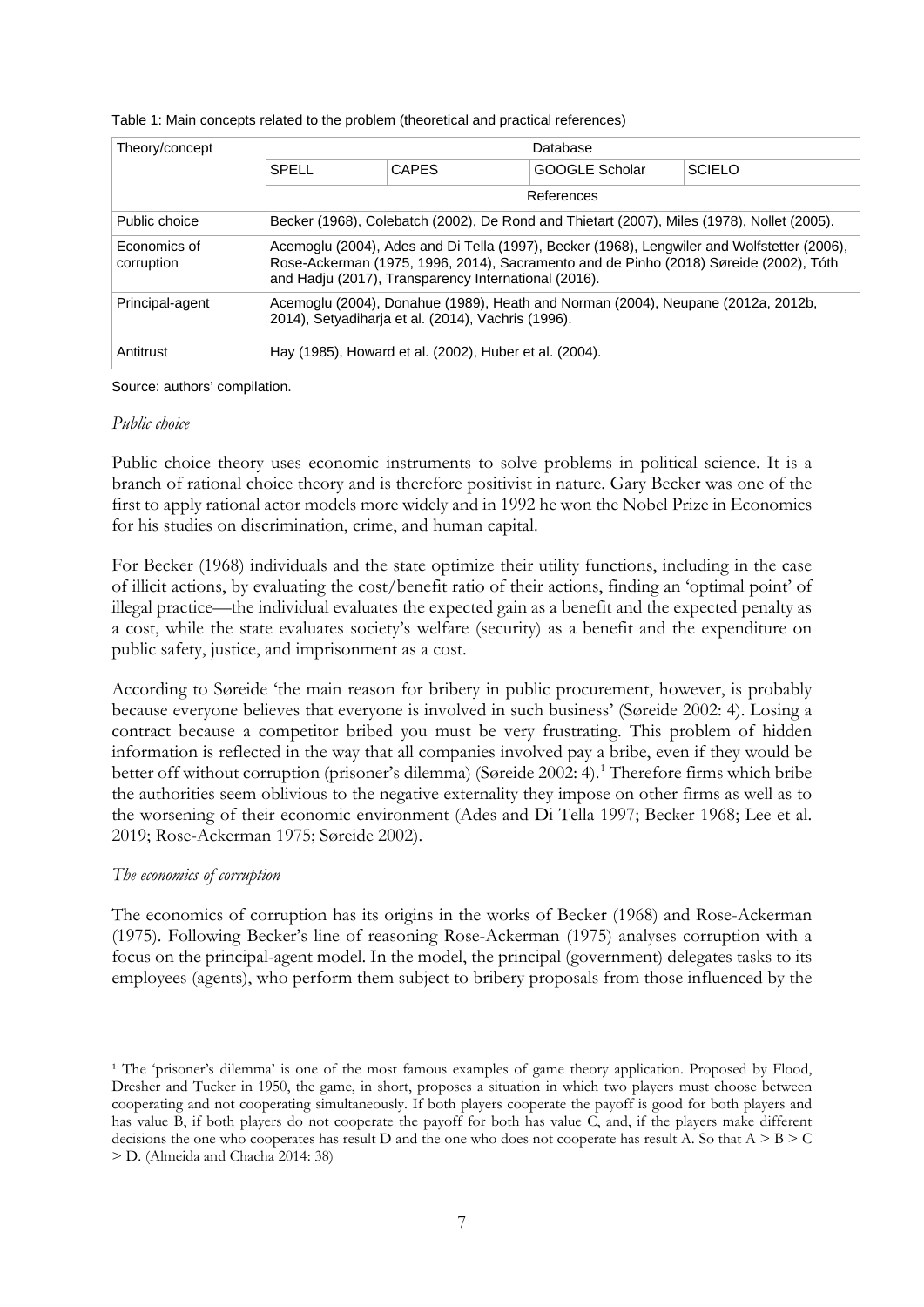task. Also, according to Rose-Ackerman (1996), if the probability of detection and punishment is high, bribes may not be worth doing.

'Corruption' is understood to mean all types of behaviour in which someone in a position of trust misuses that position for their own benefit (Becker 1968; Iudícibus et al. 2001; Rose-Ackerman 1975). In its procurement guidelines the World Bank defines a 'corrupt practice' as 'the offering, giving, receiving, or soliciting, directly or indirectly, of any thing of value to influence the action of a public official in the procurement process or in contract execution' (cited in Lengwiler and Wolfstetter 2006: 412).

Also according to Rose-Ackerman (2014), in practice, any policy will benefit some and impose costs on others. Thus one cannot easily say that anything against the public interest is corrupt, because there is no overarching general will in a democracy which implies that a particular set of public policies and public choices need not be consistent with problems or over time.

In the context of this research, the author reflects that bribery, extortion, and fraud are the 'easy way'. Enriching oneself at the expense of taxpayers and citizens seeking to gain benefits or avoid costs is clearly contrary to the public interest. There is always a superior uncorrupted option that could improve everyone except those involved in the corrupt business (Rose-Ackerman 2014).

As the object of the economics of corruption is to study how wealth and the power of market forces can alter resource allocation decisions by influencing both market and non-market mechanisms, and to the extent that public procurement and bidding are market activities and are directly influenced by market forces, it lends itself to theoretical support for our research.

The theoretical contribution which we expect to result from our research is the verification that the search for corrupting state structures does not necessarily occur for the purpose of reducing bureaucratic obstacles to business, as pointed out by studies on the economics of corruption (Becker 1968; Lengwiler and Wolfstetter 2006; Rose-Ackerman 1975, 1996, 2014). This is because even in disputes that occur in electronic environments, i.e. with fewer bureaucratic business structures, reduced deadlines, and agile processes as in the case of electronic bidding, the actions of the corrupt may coexist in significant numbers and, if so, this will contradict the theory under analysis. One explanation for this is the occurrence of 'opportunism' which is present in the transactions, according to the theory of transaction costs.

## *Principal-agent*

This theory is based on an agency model developed by economists and deals with situations in which the principal is in a position to induce the agent to perform tasks in the interests of the principal but not necessarily of the agent (Barngetuny and Kimutai 2015; Donahue 1989; Heath and Norman 2004).

Principal-agent theory was advocated by Donahue (1989:12). He stated that procurement managers in the private sector play a relationship role. But his findings are based on the buyer/supplier relationship and the need of the buyer, as the principal, to minimize the risks posed by the agent. The author argued that procurement managers including all civil servants concerned with public procurement must play the agent role. Therefore procurement managers take on the role of agent for elected representatives. The principal-agency theory holds that sabotage is likely to occur when there is some disagreement between policy makers and the bureaucracy (Donahue 1989: 12).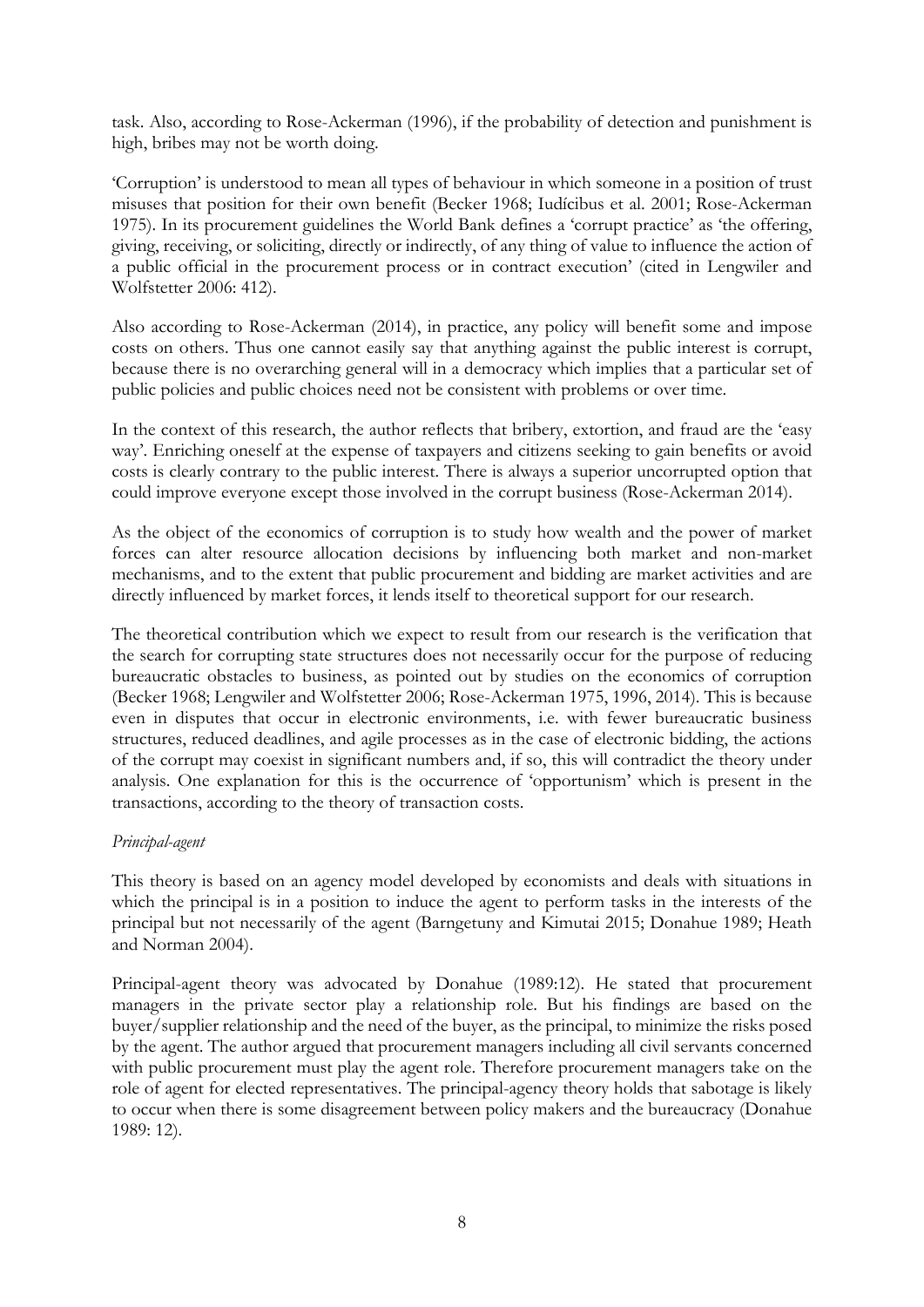In this sense, when a group of agents such as public servants diverge from the principal (elected representative) or from the public policy, there may be a kind of favouritism of business groups which in the view of this group of agents is also in opposition to the principal. This explains why, in some cases of anticompetitive practices, corruption or fraud continue to occur even when there is government change. This theory helps to explain why entire public organizations, within the direct or indirect administration, can be 'made captive' by interest groups and favour illicit practices (Köbis et al. 2017; OECD 2009). This mechanism has been evident in recent cases such as the socalled 'Operation Lava-jato' in Brazil where entire public business sectors were co-opted by the so-called 'contractors' club'.

According to Acemoglu et al. (2004), different groups and individuals benefit from different economic institutions, and there is usually a conflict over these social choices which is resolved in favour of the groups with greater political power.

Principal-agent theory can be used to explain how anticompetitive practices can occur in the context of public procurement (involving public servants).

*Antitrust*

According to Chen (2021) antitrust laws are:

... broad laws that protect consumers and regulate how companies operate their businesses. The goal of these laws is to provide an equal playing field for similar businesses that operate in a specific industry while preventing them from gaining too much power over their competition. Simply put, they stop businesses from playing dirty in order to make a profit. (Chen 2021: 1 )

Lee et al. (2019) point out that:

While cooperation can be sustained by institutions that punish the corrupt, such institutions, however, tend to be subverted by corruption if they are not closely monitored. Monitoring can support the enforcement of binding agreements that ensure cooperation, but this usually comes at a price. The temptation to skip monitoring and take the integrity of the institution for granted leads to outbreaks of corruption and the breakdown of cooperation. (Lee et al. 2019: 13276)

On the other hand Gilauri (2017: 21) states 'that regulatory restraint is the best long-term precaution against the resurgence of corruption. By regulatory restraint [he means] a degree of regulation that maximizes growth and reflects the capacity of a government to enforce the rules it makes'.

Lee et al. (2019), Gilauri (2017), and Vachris (1996) verify that market concentration can influence the outcome of public bids in services such as telephony where the concentration is so great that companies belonging to the same holding company participate separately in auctions, in apparent 'competition'. The same thing occurs with the so-called manufacturer's representatives in the area of information technology, where, in bids for equipment, the manufacturer itself participates alongside several representatives.

Thus gaps in the antitrust legislation in Brazil, coupled with the lack of enforcement, contribute to the occurrence of anticompetitive practices in electronic auctions, which in turn destabilize the market sectors involved.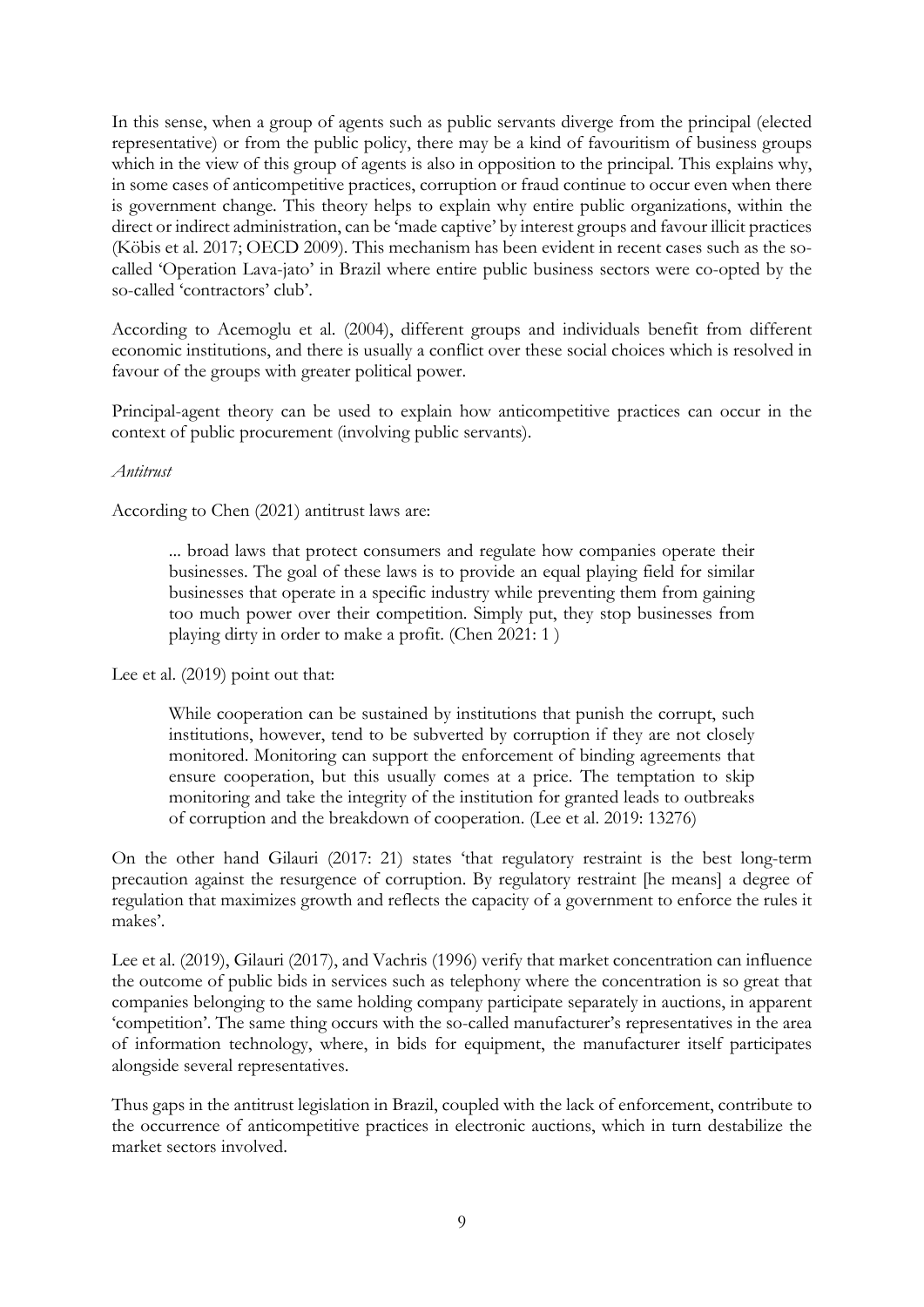Antitrust theory can be used to explain how anticompetitive practices disrupt markets (involving companies). The antitrust political economy approach used by Vachris (1996) is based on public choice theory, which recognizes that policies are determined by private rather than public interests.

In this paper we focus on public choice theory and economics of corruption theory, with the aim of helping to understand the choices of companies in performing anticompetitive practices which are often motivated by two factors: their financial intentions and the lack of punishment.

# **3 Corruption and fraud indicators and hypotheses**

Considering the public context in which there is the risk of collusion in public bids, De Souza and Louzada (2020) researched how to identify and combine the evidence obtained from computerized databases so that it is possible to recognize bids that are more likely to have been subject to collusion among bidders. The authors presented a methodological approach which enabled the identification and combination of evidence from the use of different data-mining techniques to recognize the bids in which collusion among bidders may have occurred. According to these authors, however, there are few studies which deal specifically with the detection of collusion in public bids.

## **3.1 Integrity indicators**

By creating corruption detection indicators using data from Hungary's public procurement system, Fazekas et al. (2013) reveal that many regulatory interventions succeeded in changing the form of corruption but not its overall incidence. Rebouças et al. (2017), meanwhile, propose a model which uses indicators for the detection of fraud in federal government electronic procurement conducted through the Comprasnet system.

Corruption perception research originated from agencies specializing in investment risk analysis, including the International Country Risk Guide; the Economist Intelligence Unit, UK; Standard and Poor's, USA; and the Political Risk Service, USA. Based on surveys by these institutions, the anti-corruption organization Transparency International developed the Corruption Perception Index (CPI), which ranks the countries of the world according to the degree to which respondents perceive the level of corruption. The CPI is currently the subjective and aggregate measure of corruption most widely used in economic research (Campos 2012).

| Author/year                  | Title of work                                                                        | Model/methods                                       | Contribution                                     |  |
|------------------------------|--------------------------------------------------------------------------------------|-----------------------------------------------------|--------------------------------------------------|--|
| Wensink and de Vet<br>(2013) | Identifying and reducing<br>corruption in public<br>procurement in the EU            | Probit – linear regression                          | Estimation of probability of                     |  |
| Ferwerda et al.<br>(2017)    | Corruption in public<br>procurement: Finding the<br>right indicators                 |                                                     | corruption                                       |  |
| Mencía et al. (2013)         | Using data mining on linked<br>open data for analysing e-<br>procurement information | k-NN, LibSVM, LibLinear<br>Ensemble, Neural network | A method for predicting the<br>number of tenders |  |

Table 2: Summary of previous empirical literature about fraud/corruption in public auctions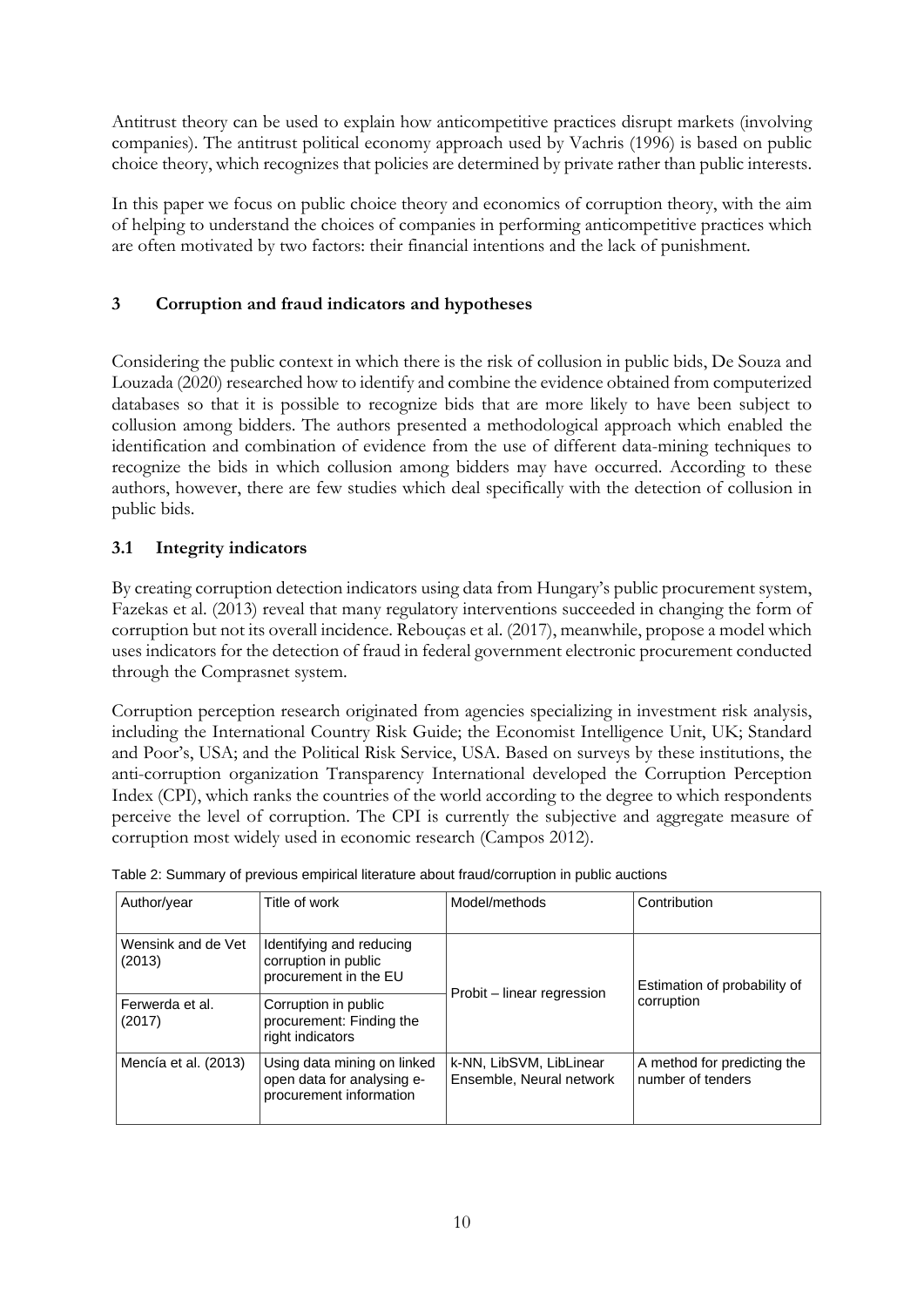| Wang (2016)                                                                                                                      | Detecting fraud in public<br>procurement                                                                                                                                                                                                              | One-class support vector<br>machine, logistic<br>regression                                         | Predictive model of fraud<br>risk in contracts                                                                        |  |
|----------------------------------------------------------------------------------------------------------------------------------|-------------------------------------------------------------------------------------------------------------------------------------------------------------------------------------------------------------------------------------------------------|-----------------------------------------------------------------------------------------------------|-----------------------------------------------------------------------------------------------------------------------|--|
| Gallego et al. (2021)                                                                                                            | Preventing rather than<br>punishing: An early warning<br>model of malfeasance in public<br>procurement                                                                                                                                                | Lasso logistic regression,<br>conditional inference tree,<br>gradient boosting<br>machine           | Study of the prediction of<br>malfeasance within<br>contracts                                                         |  |
| Carvalho et al.<br>(2011)                                                                                                        | Using Bayesian networks to<br>identify and prevent split<br>purchases in Brazil                                                                                                                                                                       | Tree-augmented network,<br>Bayesian networks                                                        | Analysis of split purchases                                                                                           |  |
| Sales and Carvalho<br>(2016)                                                                                                     | Measuring the risk of public<br>contracts using Bayesian<br>classifiers                                                                                                                                                                               | Naive Bayes, tree-<br>augmented naive Bayes<br>score-based learning<br>algorithms                   | A predictive model of fraud<br>risk in contracts                                                                      |  |
| Sales (2013)                                                                                                                     | Risk prevention of public<br>procurement in the Brazilian<br>government using credit<br>scoring                                                                                                                                                       | Logistic regression,<br>decision tree                                                               | A predictive model of fraud<br>risk in contracts                                                                      |  |
| Sun and Sales<br>(2018)                                                                                                          | Predicting public procurement<br>irregularity: An application of<br>neural networks                                                                                                                                                                   | A neural network, deep<br>neural network, logistic<br>regression, discriminant<br>function analysis | Prediction models of public<br>procurement irregularities<br>designed for initial screening<br>of contractors         |  |
| Fazekas and Kocsis<br>(2020)                                                                                                     | Uncovering high-level<br>corruption: Crossnational<br>objective corruption risk<br>indicators using public<br>Logistic regression, linear<br>procurement data<br>regression<br>An objective corruption risk<br>index using public procurement<br>data |                                                                                                     | Identified coefficients that<br>represent the strength of<br>association between each<br>underlying likely corruption |  |
| Fazekas, Tóth, and<br>King (2016)                                                                                                |                                                                                                                                                                                                                                                       |                                                                                                     | input and likely corruption<br>outcome                                                                                |  |
| Ralha, and Silva<br>A multi-agent data mining<br>system for cartel detection in<br>(2012)<br>Brazilian government<br>procurement |                                                                                                                                                                                                                                                       | Clustering, association<br>rules, multi-agent<br>approach                                           | Analyse the relationship                                                                                              |  |
| Baldomir et al. (2018)                                                                                                           | Brazilian government<br>Association rules - A-<br>procurements: An approach to<br>priori algorithm<br>find fraud traces in companies'<br>relationships                                                                                                |                                                                                                     | between companies, and<br>cartel detection                                                                            |  |
| Domingos et al.<br>(2016)                                                                                                        | Identifying IT purchase<br>anomalies in the Brazilian<br>government procurement<br>system using deep learning                                                                                                                                         | Deep learning auto-<br>encoder algorithm                                                            |                                                                                                                       |  |
| Sampaio et al. (2022)                                                                                                            | Public procurement in Brazil:<br>Evidence of fraud using the<br>Newcomb-Benford Law (NB-<br>Law)                                                                                                                                                      | Use of the Newcomb-<br>Benford Law (NB-Law)                                                         | Anomaly detection                                                                                                     |  |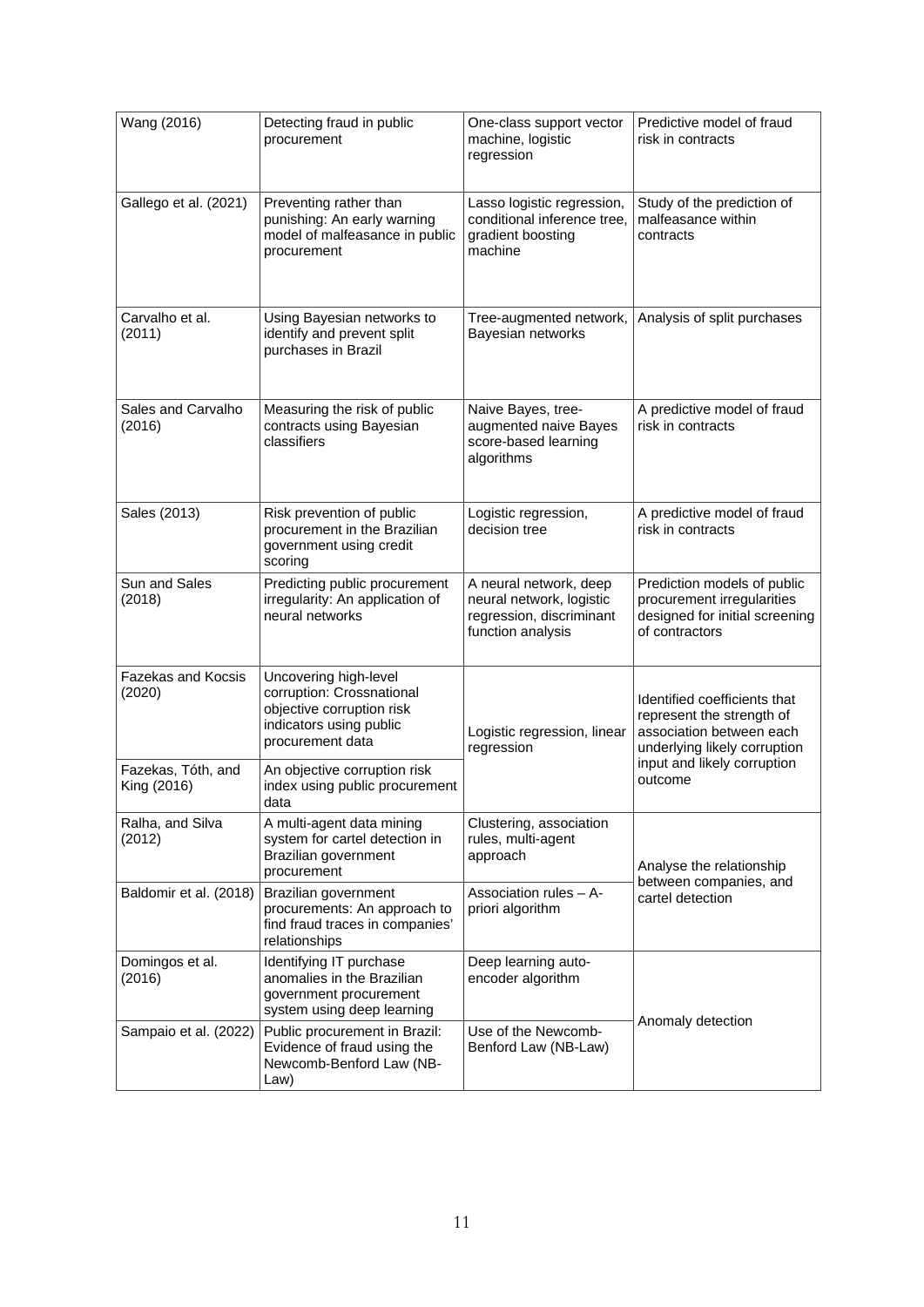| Tas (2017)                                                                                                                                                                                                                                                              | Collusion detection in public<br>procurement with limited<br>information                                               | The reduced form of<br>linear regression enriched<br>kernel-based regularized<br>least squares method<br>with the proposed<br>approach | Uncovering the structure of<br>collusive behaviour                                                                                                                 |  |
|-------------------------------------------------------------------------------------------------------------------------------------------------------------------------------------------------------------------------------------------------------------------------|------------------------------------------------------------------------------------------------------------------------|----------------------------------------------------------------------------------------------------------------------------------------|--------------------------------------------------------------------------------------------------------------------------------------------------------------------|--|
| Van Erven et al.<br>(2017)                                                                                                                                                                                                                                              | Graph database: A case study<br>for detecting fraud in<br>acquisition of Brazilian<br>government                       | Graph databases,<br>decision support system,<br>rule-based                                                                             | Identify relationships<br>between companies                                                                                                                        |  |
| Carneiro et al. (2020)                                                                                                                                                                                                                                                  | Network analysis for fraud<br>detection in Portuguese public<br>procurement                                            |                                                                                                                                        |                                                                                                                                                                    |  |
| Arief et al. (2016)                                                                                                                                                                                                                                                     | Fraud detection based on data<br>mining on Indonesian e-<br>procurement system                                         | Naive Bayes, Bayesian<br>networks, decision tree,<br>and neural network                                                                | Detection of fraud public in<br>procurement processes                                                                                                              |  |
| Modrušan, Rabuzin,<br>and Mršić (2020)                                                                                                                                                                                                                                  | Improving public sector<br>efficiency using advanced text<br>mining in the procurement<br>process                      |                                                                                                                                        |                                                                                                                                                                    |  |
| Rabuzin and<br>Prediction of public<br>procurement corruption indices<br>Modrušan (2019)<br>using machine learning<br>methods<br>Decarolis and<br>Corruption red flags in public<br>procurement: New evidence<br>Giorgiantonio (2020)<br>from Italian calls for tenders |                                                                                                                        | Data mining, linear<br>regression, support<br>vector machines, Naive<br>Bayes, process mining                                          | Detection of suspicious<br>public procurement<br>processes                                                                                                         |  |
|                                                                                                                                                                                                                                                                         |                                                                                                                        |                                                                                                                                        |                                                                                                                                                                    |  |
| Modrušan et al.<br>(2020)                                                                                                                                                                                                                                               | Intelligent Public Procurement<br>Monitoring System Powered by<br><b>Text Mining and Balanced</b><br><b>Indicators</b> |                                                                                                                                        |                                                                                                                                                                    |  |
| Velasco et al. (2021)                                                                                                                                                                                                                                                   | A decision support system for<br>fraud detection in public<br>procurement                                              | Graph theory, clustering,<br>and regression analysis<br>with advanced data<br>science methods                                          | Study of the collusion<br>between bidders, conflicts of<br>interest, and companies<br>owned by a potentially straw<br>person used for disguising<br>its real owner |  |

Source: the authors, adapted from Table IV in Modrušan et al. (2020: 4).

The studies listed in Table 2 all focus on the issue of fraud detection in public procurement systems around the world, including studies on the Brazilian system. At least six of them (Fazekas and Kocsis 2020; Fazekas, Tóth and King 2016; Gallego et al. 2021; Sales 2013; Sun and Sales 2018; Wang 2016) use logistic regression for their analyses, demonstrating considerable use of this technique for studies in the field.

Brazil currently ranks 94th in the perception of corruption (CPI) measure (Figure 1). This reinforces the need to study the mechanisms that weaken the procurement system and open space for corruption.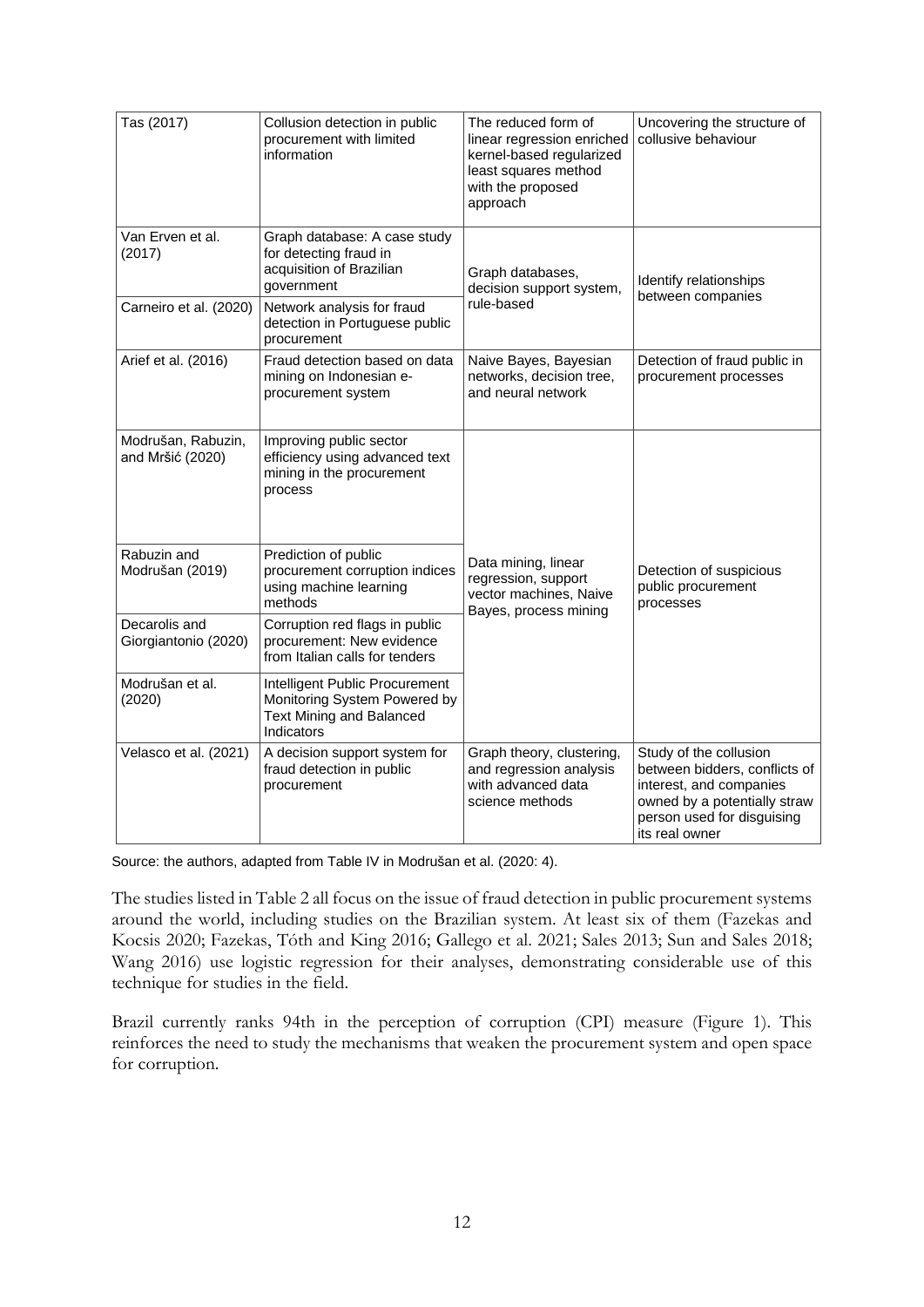Figure 1: Brazil's position in the CPI corruption perceptions ranking

| Search                           |                              |      |  |  |
|----------------------------------|------------------------------|------|--|--|
| Score                            | Country<br><b>I UITZUITU</b> | Rank |  |  |
| 38                               | Ethiopia                     | 94   |  |  |
| 38                               | Peru                         | 94   |  |  |
| 38                               | <b>Brazil</b>                | 94   |  |  |
| 38                               | Kazakhstan                   | 94   |  |  |
| 37                               | Indonesia                    | 102  |  |  |
| 37                               | Gambia                       | 102  |  |  |
| 36                               | Vietnam                      | 104  |  |  |
| <b>AMERICAS</b><br><b>BRAZIL</b> |                              |      |  |  |

| Score  | Rank   | <b>Score change</b>     |
|--------|--------|-------------------------|
| 38/100 | 94/180 | $\bullet$ -5 since 2012 |

Source: Transparency International (2021). CPI 2020 by Transparency International is licensed under CC BY 4.0. Available at<https://www.transparency.org/en/cpi/2020>

According to studies by Köbis et al. (2017), corruption in its major forms is a strong threat to the functioning of societies, and the most frequent cause of serious corruption is the metaphor of the slippery slope, i.e. the idea that corruption occurs gradually. However, disagreeing with this, the authors empirically tested whether acts of serious corruption happen gradually or abruptly. They conducted four experimental studies and indicated a higher likelihood of serious corruption when participants were directly given the opportunity to engage abruptly compared to when they had previously engaged in minor forms of corruption. This shows the pressing relevance of testing whether the breach of a possible agreement or collusion influences the probability of detecting a possible fraud.

## **3.2 Hypotheses from the theoretical framework**

According to the OECD (2009) conspiracies among bidders can take many forms, any of which impede the efforts of procurement officials—often local and national governments—to obtain products and services at the lowest possible price. Bidders often define who will submit the bid to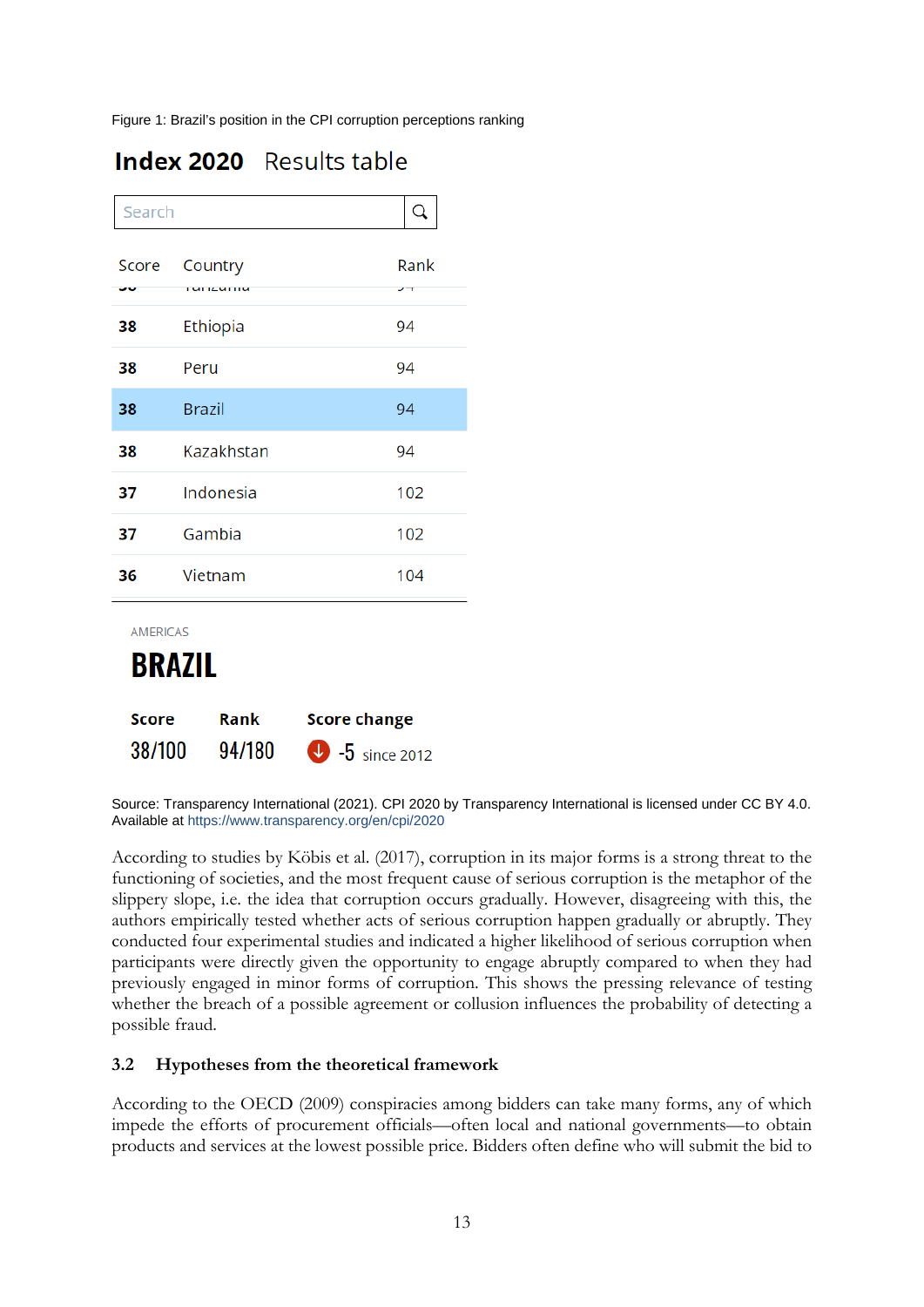be awarded through a bidding process. A common goal in a bid-rigging conspiracy is to increase the value of the winning bid and, consequently, the profit of the chosen bidders.

In this sense collusive bidding (or bid rigging) occurs when bidders, instead of competing as one would expect, 'secretly conspire to raise prices or lower the quality of goods or services for purchasers who wish to acquire products or services through a bidding process' (OECD n.d.).

Therefore the identification of overbilling, i.e. the contracting of prices far above market prices, may be an indication of irregularity. Also according to the OECD (2009), bid prices can help uncover collusion situations. Patterns should be looked for:

... that suggest that companies may be co-ordinating their efforts such as price increases that cannot be explained by cost increases. When losing bids are much higher than the winner's bid, conspirators may be using a cover bidding scheme. A common practice in cover pricing schemes is for the provider of the cover price to add 10 per cent or more to the lowest bid. Bid prices that are higher than the engineering cost estimates or higher than prior bids for similar tenders may also indicate collusion. (OECD 2009: 13)

As this reasoning involves the issue of the estimated value, we propose a new index: the Apparent Overbilling Index (AOI). [2](#page-15-0) The index is obtained as a function of the ratio of the subtraction of the bidding value (BV) by the estimated value (EV), over the estimated value and could become an important tool to verify the probability of fraud having occurred.

Therefore, from this discussion, we extract the following hypothesis to be tested in this paper:

**H1:** The higher the AOI of the procurement process, the higher the probability that fraud has occurred.

According to Brazilian legislation designed to encourage the participation of small and micro enterprises (SMEs) in public procurement, (Law 123/2006), there is a bid reinforcement called 'fictitious tiebreaker'. This incentive allows an SME to win—after the auction has taken place with an *ex-post* lower bid if the previous winning bid by a larger company was less than 5 per cent lower than the SME's actual bid during the auction. The studies conducted by Bajari et al. (2009), Silva and Ferreira (2007), and Sampaio (2012) considered this tiebreaker and its importance for the performance of SMEs in electronic procurement. The survey conducted by Sampaio (2012) found that this benefit was used in about 24 per cent of SME winning tenders, and therefore it would be interesting to verify the size of the companies that won the bidding and whether this was related to any possible evidence of a larger company colluding to circumvent the 'fictitious tiebreaker' system. If there are no SME winners in this universe or if the number is below that observed in the previous study, this may be an indication of larger firms colluding to remove the small ones from the dispute.

The practice highlighted by OECD (2018) in which companies in collusion tend to place bids at 10 per cent above the value of the lowest bid rules out use of the tiebreaker by SMEs. That said, the following hypothesis will be verified:

<span id="page-15-0"></span>² In this paper, we propose the Apparent Over-billing Index (AOI), which consists of the following formula: (VL-VE) /VE, where  $VL = bid$  amount and  $VE = estimated$  amount, both considering the price per unit.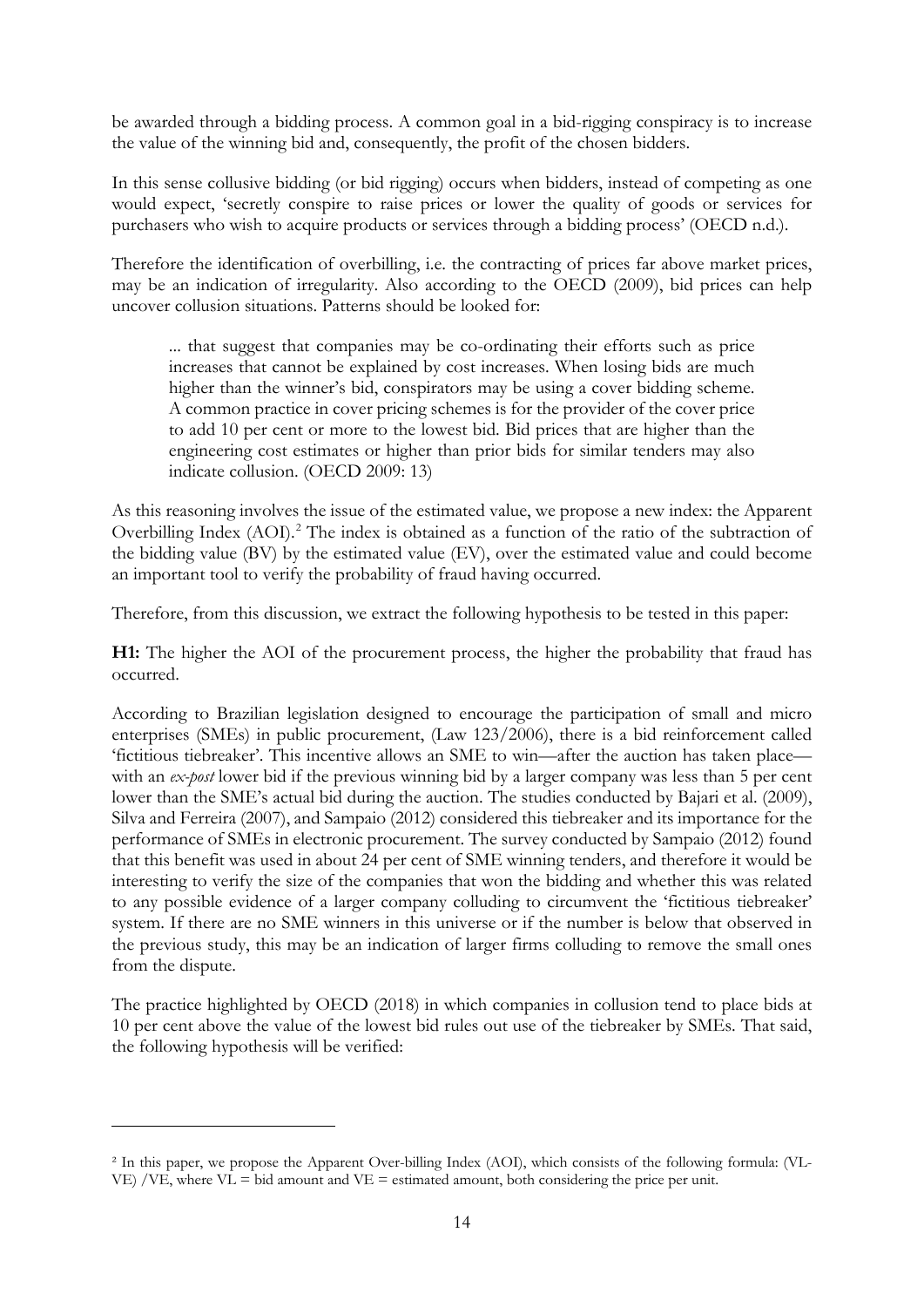**H2:** The larger the size of the winning firm in the electronic auction, the higher the probability that fraud has occurred.

## **4 Methods and approach**

The methodology used in this paper consists of an exploratory empirical–inferential analysis of the data contained in the federal government's Purchasing Portal and in the newly created 'DadosAbertos.gov.br'. We use a logit regression model with a binary dependent variable, as described by Hair et al. (2009).

In this class of regression model, the dependent variable y can take only two values. Thus it can represent the occurrence of an event or the choice between two alternatives. This model enables estimation of the probability of fraud y as a function of a vector x of explanatory variables formed by the characteristics of the service, the bidding process, or the supplier.

An objective of the model is to quantify the relationship between the explanatory variables and the probability of fraud in the public procurement system, also based on the CGU and the TCU archives, which enable those auctions in which the winner was punished or investigated to be captured. Another objective is to analyse the marginal effect, in probabilistic terms, of a given explanatory variable on the probability of occurrence of fraud. The dependent variable y takes the values 0 (no punishment or investigation for fraud) or 1 (punishment or investigation for fraud).

In a first step we built a database with information about the winners of the bids and the contracted values extracted from the Purchasing Portal of the federal government. The amount of contracted services in the period covered was around BRL260 billion. This encompassed all types of bidding, which resulted in 557,567 procurement processes.

We screened the data by period, type of bidding, and form of bidding, finding a total of more than BRL120 billion in acquisitions through electronic auctions for which 111,068 auctions were held. As the focus of our research is auctions for contracting services, because these have only one winning bidder per item auctioned, we conducted a screening process. This process resulted in a universe of 54,966 auctions in the electronic auction bidding modality related to contracting services, which we used in our regression analysis with bid values starting at BRL0.01 (one cent).

A simple linear regression of y versus x, which represents a linear probability model, is not appropriate as the error terms are not normally distributed but are binomial and heteroskedastic, and it may still be the case that the calculated conditional probabilities do not belong to the closed range 0 and 1. Therefore we had to work with a specification designed to control the requirements of models with binary dependent variables (Fávero and Belfiore 2017; Hair et al. 2009; Schön 2003).

The two binary choice models—logit and probit—suit the purpose of this research. We chose the logit model because of its simplicity regarding the calculations inherent to the logistic cumulative function and the ease of handling the odds ratio resulting from the model (Campos 2012; Hair et al. 2009; Maddala 1992).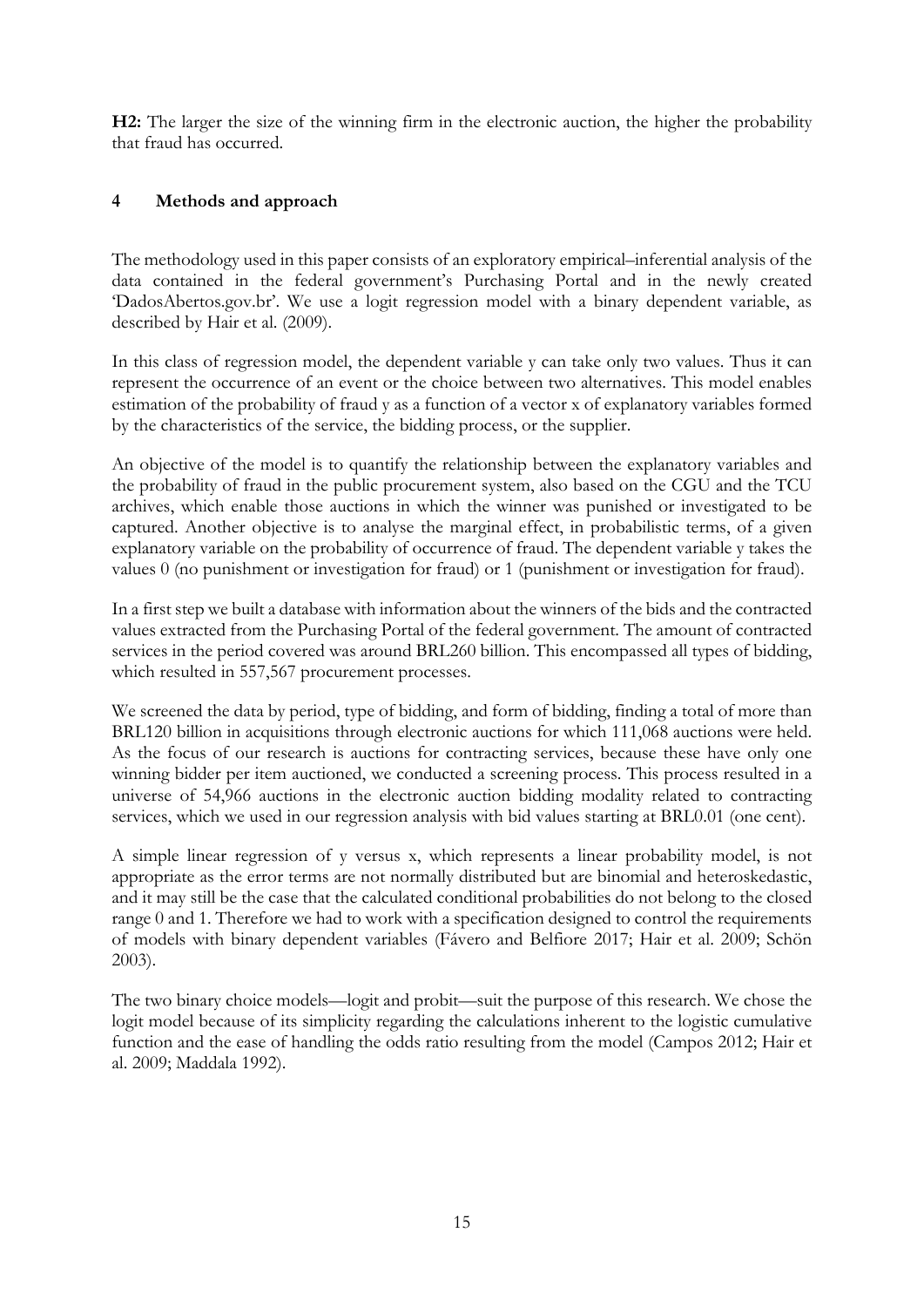#### **Simple logistic regression model**

When the response variable is binary, taking the values 1 and 0, with probabilities  $\pi$  and 1-0, respectively, Y is a *Bernoulli* variable with the parameter  $E(Y) = \pi$ . The model in its usual form is given by:

$$
Y_i = E(Y_i) + \varepsilon_i \tag{1}
$$

where:

$$
E(Y_i) = \pi_i = \frac{\exp(\beta_0 + \beta_1 X_i)}{1 + \exp(\beta_0 + \beta_1 X_i)}
$$
\n<sup>(2)</sup>

After estimating the logit model, the quality of the results obtained must be analysed based on the following elements:

- 1) LR (likelihood ratio) test statistic which tests the null hypothesis that explanatory variables together have no effect on y; and
- 2) The results obtained are only valid if the error terms of the adjusted model, via maximum likelihood, are homoscedastic. If this does not happen, the generated estimators are inconsistent.

#### **Apparent Overbilling Index**

From the analysis of the variables in the model, and supported by the literature, we propose an innovative metric for calculating overbilling by suppliers: the ratio between the amount bid and the amount estimated by the bidding agency. We call this the Apparent Overbilling Index (AOI), which consists of the following formula:

$$
AOI = (BV-EV)
$$
  
EV (3)

where  $BV =$  bidding value and  $EV =$  estimated value, both considering the unit price in the auction.

We used Microsoft Excel software and the Stata 17 statistical package for the quantitative analysis.

To perform the logistic regression we prepared the data in an Excel spreadsheet and then inserted it into the Stata software. In developing the process we generated tables, figures, and graphs, as detailed below:

- 1) Table 3 describes the logistic regression model variables and details clusters, the variables, and their descriptions and classification according to whether they are dependent or independent. We have one dependent variable and five independent variables, divided into two clusters.
- 2) Figure 2 illustrates the mechanism of the empirical method, showing the dependent variable and its possible relationship with the independent variables.
- 3) Table 4 presents the descriptive statistics of the variables, with all the variables and their main measures such as number of observations, minimum and maximum values, mean, standard deviation, missing values, and description.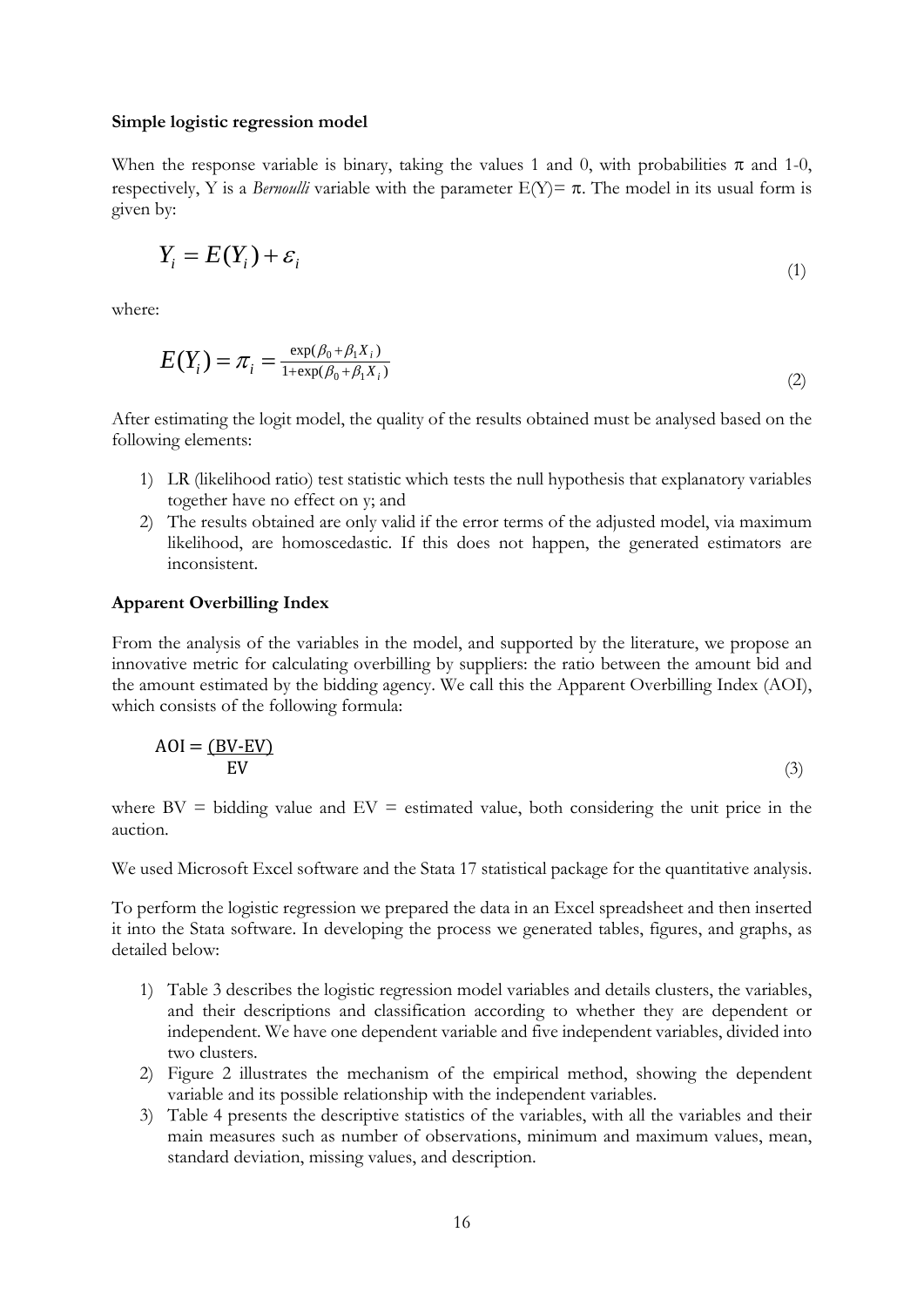- 4) Table 5 shows the logistic regression itself, with the regression coefficient (β), the standard error, the Z(Wald), the degrees of leadership (df), the  $P > |z|$ , the odds ratio (ODDS RATIO-OR), and the confidence interval.
- 5) Table 6 shows the omnibus test of the model's coefficients.
- 6) Table 7 shows the measures of model fit.
- 7) Table 8 shows the Hosmer and Lemeshow test.
- 8) Figure 3 shows the receiver operating characteristic (ROC) curve.

#### **4.1 Description of variables and empirical model**

The description of the variables which enable us to test our hypotheses is presented in Table 3.

| rable 5. Description or variables in the logistic regression model |                |                                                                                                                                                                                                                                                         |               |  |  |  |
|--------------------------------------------------------------------|----------------|---------------------------------------------------------------------------------------------------------------------------------------------------------------------------------------------------------------------------------------------------------|---------------|--|--|--|
| Cluster                                                            | Variable       | Description                                                                                                                                                                                                                                             | Variable type |  |  |  |
| Response or dependent<br>variable                                  | V <sub>1</sub> | Variable to be explained by the<br>model: admitting that the dependent<br>variable y assumes the values 0 or 1<br>(electronic auction with a supplier<br>sanctioned due to fraud). The<br>probability of observing yt=1 is given<br>by the logit model. | Dependent     |  |  |  |
|                                                                    | V <sub>2</sub> | Winning bid value (BRL)                                                                                                                                                                                                                                 | Independent   |  |  |  |
| Bidding process features                                           | V <sub>3</sub> | Apparent Overbilling Index                                                                                                                                                                                                                              | Independent   |  |  |  |
|                                                                    | V <sub>4</sub> | Small enterprise                                                                                                                                                                                                                                        | Independent   |  |  |  |
| Supplier features                                                  | V4(1)          | Micro enterprise                                                                                                                                                                                                                                        | Independent   |  |  |  |
|                                                                    | V4(2)          | Large company                                                                                                                                                                                                                                           | Independent   |  |  |  |

Table 3: Description of variables in the logistic regression model

Source: authors' compilation.

Figure 2: Mechanism of the relationship between punished companies and electronic auctions

# **MECHANISM**

## **y=0 ou y=1(Punished firm)**



Source: authors, based on Sampaio (2012).

The mechanism shown in Figure 2 helps us to understand how the bidding process and supplier features affect fraud in public procurement. In the regression, the loss function used for the estimation is the maximum likelihood function. The loss function is nothing more than a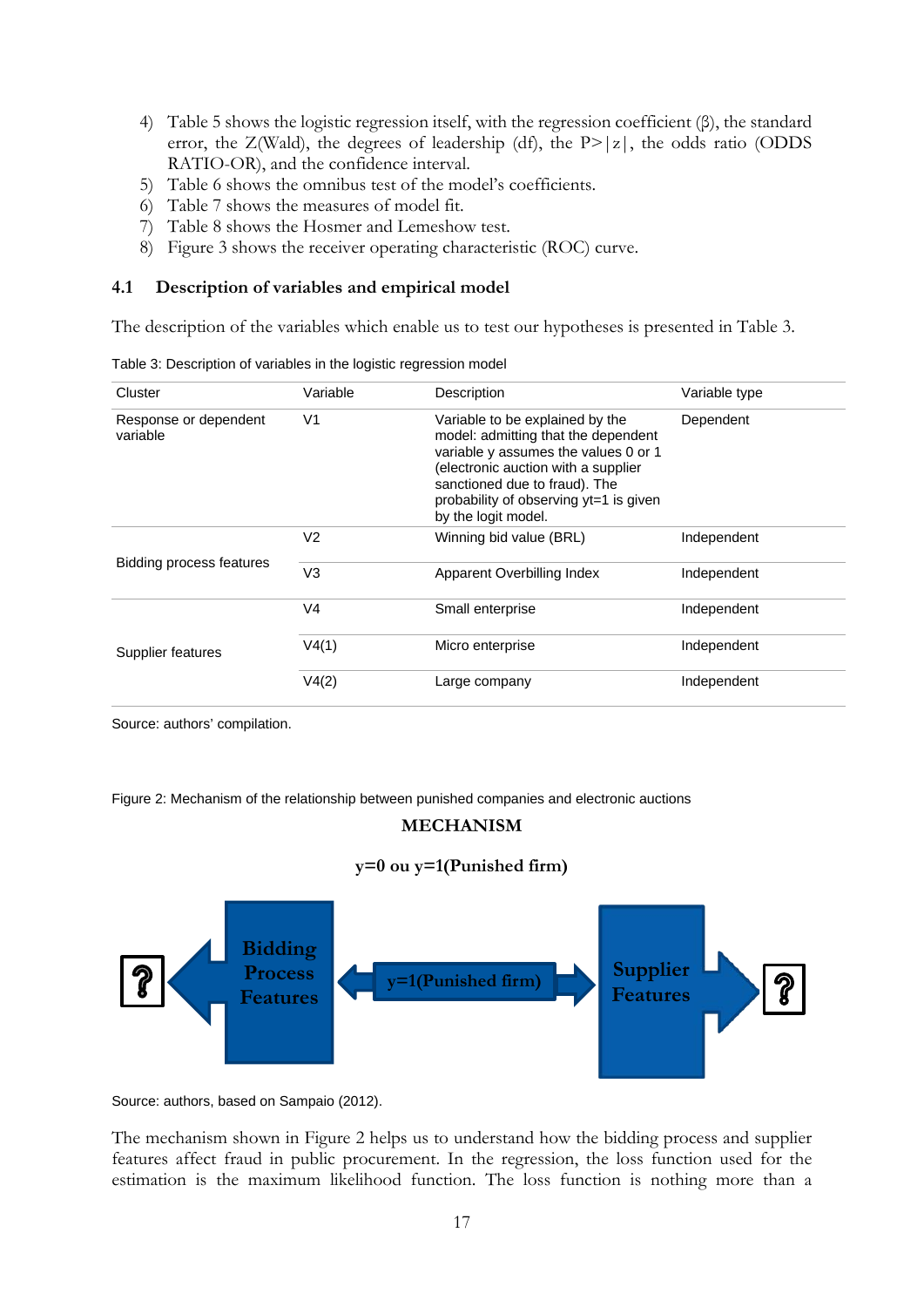mathematical function which evaluates the distance between the values predicted by the model and the observed value, as used by Schön (2003). The idea of any nonlinear model-fitting procedure is always to minimize the loss function, i.e. to make the model as close as possible to the actual values. Furthermore the maximum likelihood function works with the logic of the probability of randomly finding all values for the parameters found in the simulation. We therefore determined the significance of the model in this way. We defined the estimation method after defining the loss function.

In this way we attempted to make the model provide a good solution which minimized the loss function with a minimum of iterations.

## **5 Results and discussion**

Table 4 presents the statistics for the variables under study. As these are categorical variables, 0 or 1, they are described in terms of the occurrence of each category. We present the mean, minimum, maximum, standard deviation, as well as the missing values, i.e. the cases in the table for which there was no information for the variable.

The figures in Table 4 for V1, the response or dependent variable, indicate that punished companies participated in 2,002 biddings out of the 54,966 analysed, which represents 3.64 per cent of the total sample. In this descriptive, there were no missing values.

Still in Table 4, in V2, it shows that the highest contract value was BRL110,299,965, contracted by a call centre company, while the lowest was BRL0.01 contracted by a telephone company (the value refers to a minute of a phone call). The mean contract value was BRL106,755 and no missing values were registered.

For V3, the AOI, the maximum value was 7,119,999, the mean was 135.53, and the minimum was -1, with 8 missing values, which were treated following the 'total mean substitution' technique described by Dodeen (2003), which, in summary, consists in replacing the missing values with the valid mean. After this treatment, there were no missing values.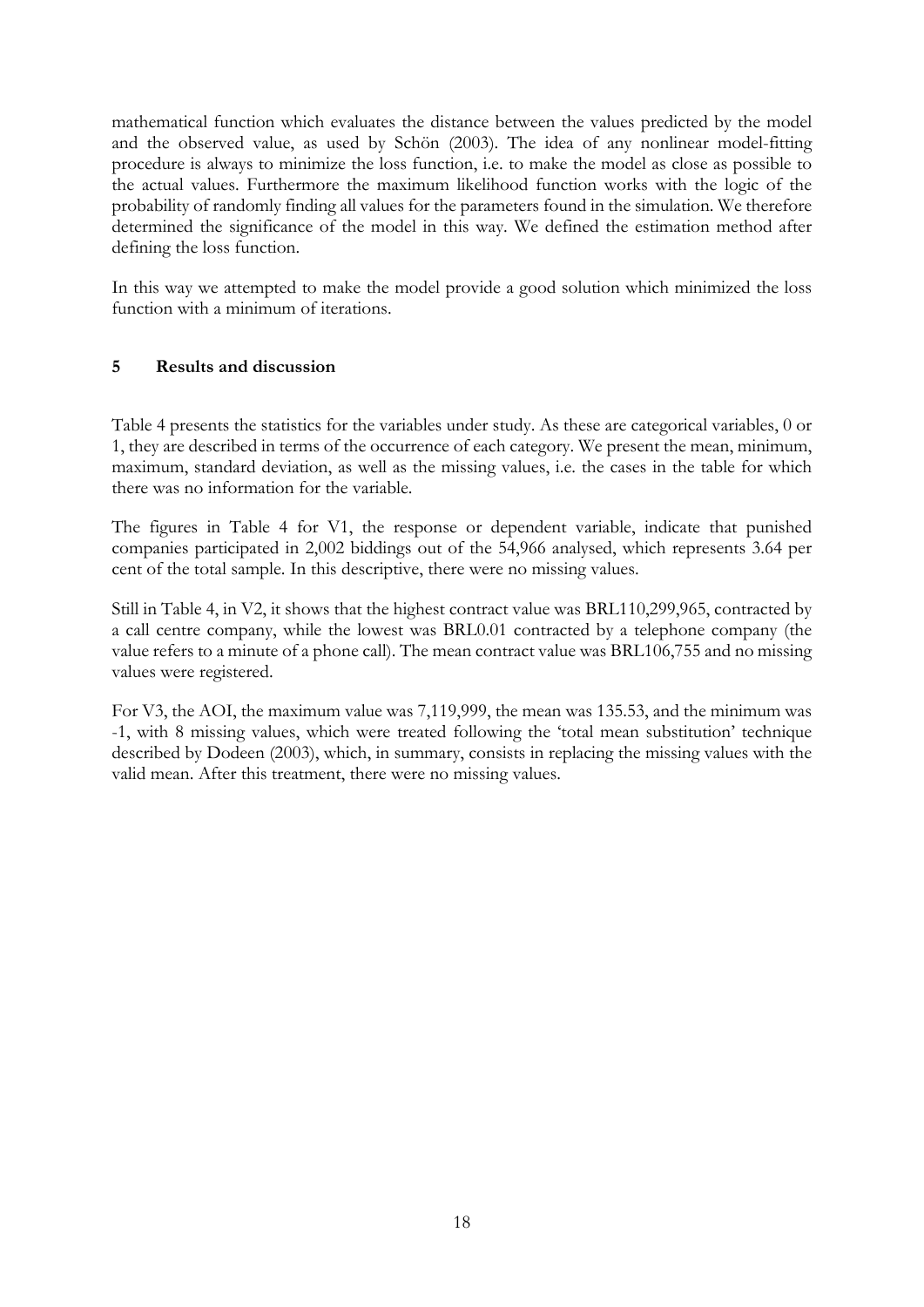Table 4: Descriptive statistics of the variables

| Cluster                                 | Variable       | No.    | Min.        | Max.        | Mean      | Std. Dev  | Missing | Description                                                                                                                                                                                                                                                                                                         |
|-----------------------------------------|----------------|--------|-------------|-------------|-----------|-----------|---------|---------------------------------------------------------------------------------------------------------------------------------------------------------------------------------------------------------------------------------------------------------------------------------------------------------------------|
| Response<br>or<br>dependent<br>variable | V <sub>1</sub> | 2,002  | $\mathbf 0$ | 1           | .0364225  | .1873407  | 0       | Variable to be<br>explained by the model:<br>admitting that the<br>dependent variable y<br>assumes the values 0<br>or 1 (electronic auction<br>with a supplier<br>sanctioned due to<br>fraud). The probability<br>of observing yt=1 is<br>given by the logit<br>model. There were<br>2,002 'irregular'<br>auctions. |
| <b>Bidding</b><br><b>Process</b>        | V <sub>2</sub> | 54,966 | $\mathbf 0$ | 110,299,965 | 106,755.1 | 1,166,245 | 0       | Winning bid value<br>(BRL)                                                                                                                                                                                                                                                                                          |
| <b>Features</b>                         | V3             | 54,966 | $-1$        | 7,119,999   | 135.5365  | 30,380.7  | 0       | <b>Apparent Overbilling</b><br>Index                                                                                                                                                                                                                                                                                |
| Supplier                                | V <sub>4</sub> | 19,131 | $\mathbf 0$ | 1           | .3480515  | .4763568  | 0       | Small enterprise                                                                                                                                                                                                                                                                                                    |
| <b>Features</b>                         | V4(1)          | 17,447 | 0           | 1           | .3174144  | .4654744  | 0       | Micro enterprise                                                                                                                                                                                                                                                                                                    |
|                                         | V4(2)          | 18,388 | 0           | 1           | .3345341  | .4718316  | 0       | Large company                                                                                                                                                                                                                                                                                                       |

Source: authors' calculations.

Also in Table 4, in the supplier features cluster (by size), over four years there were 54,966 electronic biddings for the procurement of services in the Brazilian public procurement system. Of these, 17,447 were won by micro enterprises (31.7 per cent), 19,131 by small enterprises (34.8 per cent), and 18,388 by large companies (33.4 per cent), with no record of missing values.

In addition to the general aspects of the model described in Table 4, the specific conditions that led to the results are described below.

The loss function used for the estimation was the maximum likelihood function. The loss function is nothing more than a mathematical function which evaluates how far the values predicted by the model are from the observed value, as used by Schön (2003). The idea of any nonlinear modelfitting procedure is always to minimize the loss function, i.e. to make the model as close as possible to the actual values. Furthermore the maximum likelihood function works with the logic of the probability of randomly finding all the values for the parameters found in the simulation. The significance of the model is then determined in this way.

We defined the estimation method after defining the loss function. In this sense we sought to make the model find a good solution which minimized the loss function with a minimum of iterations.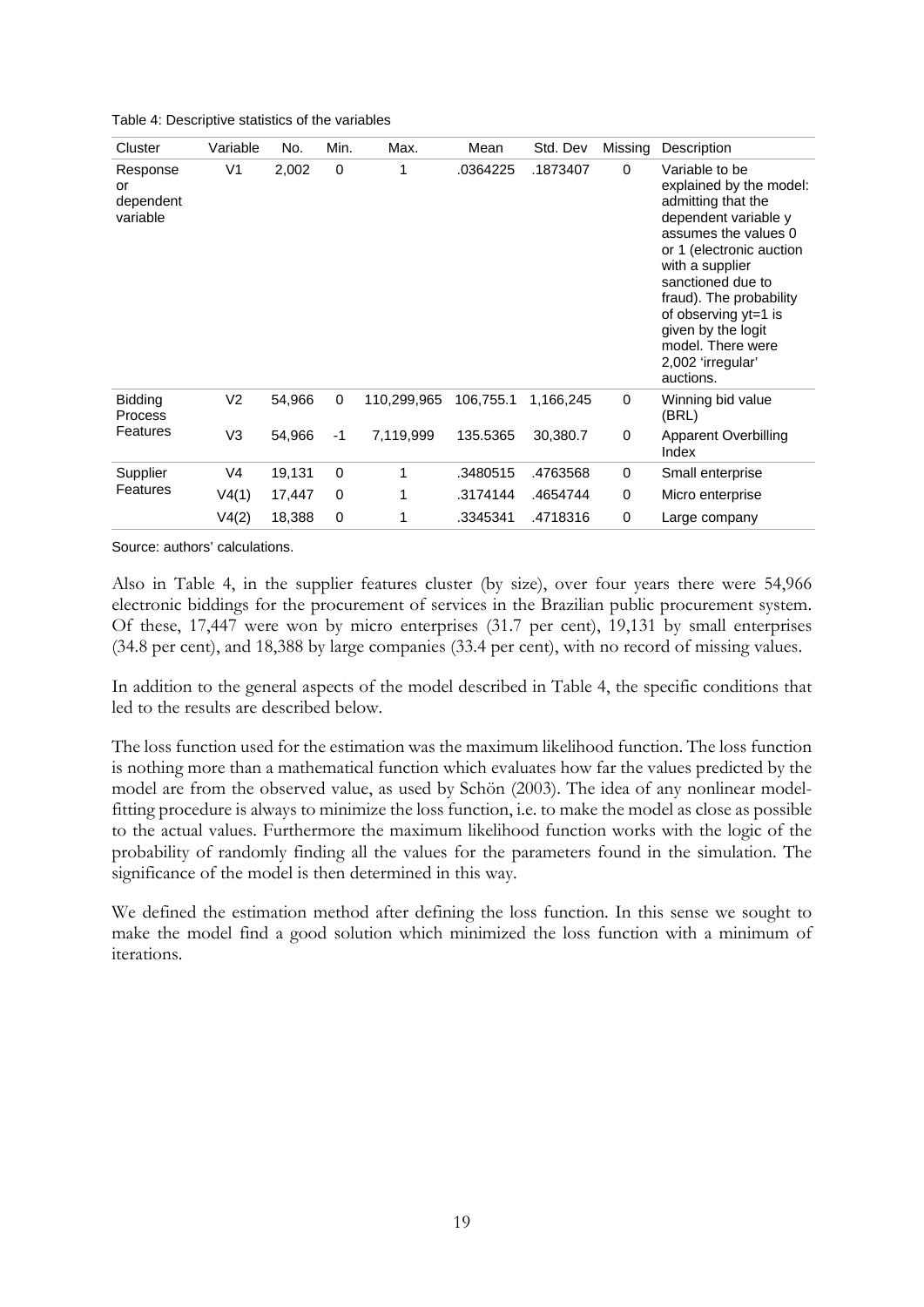Table 5 presents the main metrics used in the logistic regressions.

|                              | β          | S.E.                     | Z(Wald)  | df    | P >  Z | OR       |              | 95% C.I. To OR |
|------------------------------|------------|--------------------------|----------|-------|--------|----------|--------------|----------------|
|                              |            |                          |          |       |        |          | Inf          | Sup            |
| $V2$ (BRL)                   | 2.91e-08   | 9,13E-09                 | 3.18     | 1,000 | 0,001  | 1.000    | $1.12e-08$   | 4.70e-08       |
| V <sub>3</sub> AOI           | $-6975018$ | .0666384                 | $-10.47$ | 1,000 | 0,000  | .4978274 | $-0.8281106$ | $-566893$      |
| V <sub>4</sub><br>Small ent. | ۰          | $\overline{\phantom{a}}$ |          |       |        |          |              | -              |
| $V4(1)$ micro<br>ent.        | $-1327149$ | .0697935                 | $-1.90$  | 1.000 | 0,057  | .8757148 | $-0.2695077$ | .004078        |
| $V4(2)$ large<br>company     | .9381185   | .0561446                 | 16.71    | 1,000 | 0,000  | 2.555169 | .8280771     | 1.04816        |
| Intercept                    | 3.9345969  | .0536476                 | $-73.34$ | 1,000 | 0,000  | .0195536 | $-4.039743$  | $-3.829448$    |

Table 5: Logistic regression

Source: authors' calculations.

In Table 5 the two variables related to our hypotheses significantly affect the odds ratio of 'being punished'—the dependent variable. A larger value of V3 (AOI) decreases the odds of being among the punished companies—**not supporting and inverting what was expected according to hypothesis H1**. A larger AOI value decreases the odds of being among the punished companies by 0.4978 times. Large companies have an odds ratio of 2.555 (times greater) for being punished.

Table 6: Omnibus test of model coefficients

| $x^2$      | df | Sig  |
|------------|----|------|
| $6.93e+12$ | 5  | 0,00 |

Source: authors' calculations.

The omnibus test in Table 6 tests whether the successive models in the iterative steps of the regression are better than the initial base model of the iterative process. As the P values are highly significant, this indicates that the parameter estimates obtained after the iterative process are much better than an initial model (Fernandes et al. 2021; Larry and Bradley 1991).

Table 7: Model goodness-of-fit measures

| -2log likelihood | $Cox$ & Snell $R^2$ | Nagelkerke R <sup>2</sup> |
|------------------|---------------------|---------------------------|
| -8596.852        | 0.012               | 0.012                     |

Source: authors' calculations.

Again, the likelihood in Table 7 shows a comparison of the final model of the iterative process with the initial raw model: the higher this number, the more expressive is the improvement (Fernandes et al. 2021). We estimated the  $R^2$  using two methods: a more conservative one (Cox and Snell 1968) and a more extensive one (Nagelkerke 1991). The coefficient of determination of the model is 1.2 per cent in both.

Despite presenting a low  $\mathbb{R}^2$ , this does not represent a weakness of the model, as it is not a linear regression. According to Hosmer (2000), low  $\mathbb{R}^2$  values in logistic regressions are the norm and this presents a problem when reporting their values to those accustomed to seeing linear regression values.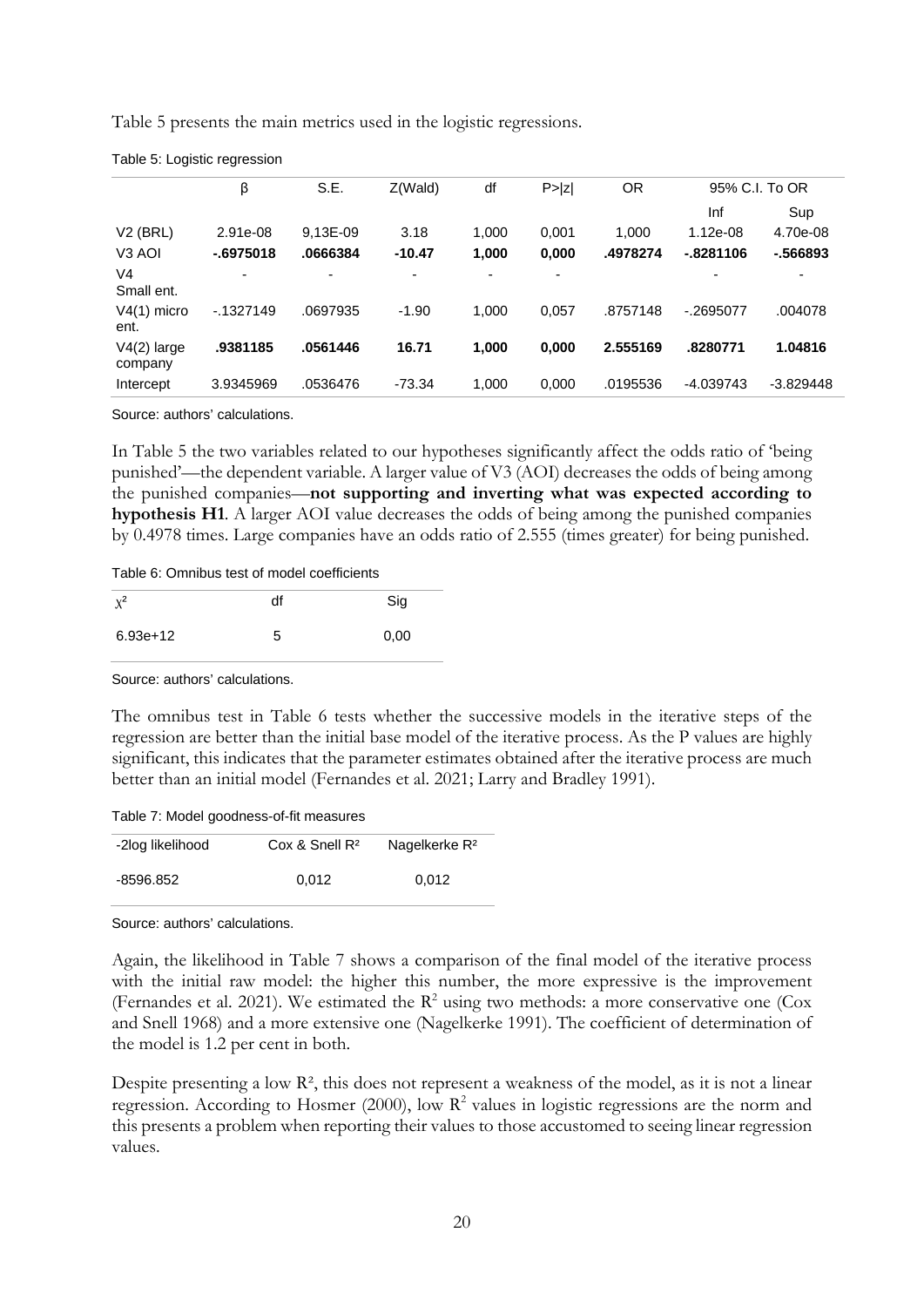Table 8: Hosmer and Lemeshow test

| $X^2$  | df | Sig  |
|--------|----|------|
| 320.23 |    | 0,00 |

Source: authors' calculations.

Finally, we have the Hosmer and Lemeshow test in Table 8. It evaluates fitting the model to the data in terms of prediction (Hosmer 2000). There is good prediction when the statistical significance is greater than 0.05. In this case we do not have a good predictive model, but we have a model that allows us to understand the phenomenon (investigate which variables influence but do not accurately predict the outcome).

Figure 3: Receiver operating characteristic (ROC) curve



Source: authors' calculations.

Figure 3 shows the receiver operating characteristic (ROC) curve, which emphasizes the sensitivity x specificity of the model. This graph is compatible with logit regression models (Oliveira 2015).

According to Carvalho et al. (2011), this analysis is a graphical representation indicating the performance of a binary classification system from the variation of its discrimination threshold.

According to Witten et al. (2005), ROC curves have true positive rates on the Y axis and false positive rates on the X axis.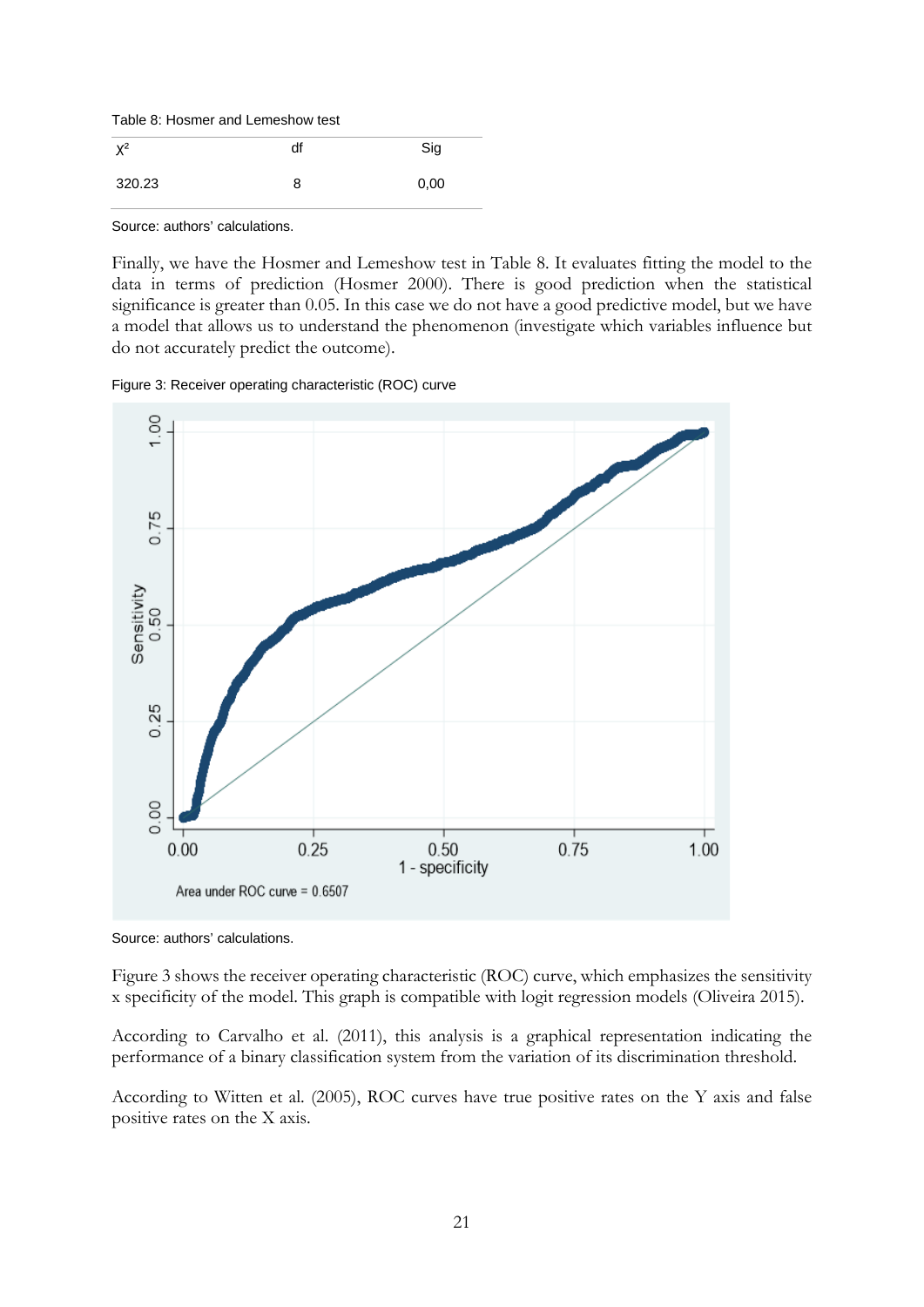From there, the upper-left corner is the ideal point—a false positive rate equal to 0 and a true positive rate equal to 1. Reaching the sweet spot is unusual. However, the larger the area under the curve, the better is the performance of the model.

## **5.1 Discussion of the results considering the theoretical framework**

The results of the empirical investigation show that a larger value of V3 (AOI) decreases the odds of being a punished company—**not supporting and inverting what hypothesis H1 expected**. A larger AOI value decreases the odds of being a punished company by 0.4978 times (less than before).

This result is supported by the studies by Becker (1968), Lengwiler and Wolfstetter (2006), Miroslav et al. (2014), and Rose-Ackerman (1975, 1996, 2014). A possible explanation for this might be that the 'apparent overbilling' is already well observed by the government auditors and is more targeted for verification, so that the punished companies now resort to more elaborate 'tricks', such as price collusion or simulation of competitive values, than inflating the price (Miroslav et al. 2014).

In terms of company size the research findings reveal that being a punished firm is strongly influenced by the winning company being large. The probability of a large company being in the punished group is 2.55 times greater than a small company or 155 per cent greater than SMEs [(2.55-100) x 100]. Thus, **hypothesis H2 is supported.**

This result is compatible with the possibility of collusion by large companies collusion, and is in line with the studies of Albano et al. (2006), Miroslav et al. (2014), and OECD (2016) with regard to the appearance of 'bidding cartels' in procurement, i.e. collusive agreements in bidding processes, as possible forms of anticompetitive practice. It can be understood as corruption (Acemoglu et al. 2004; Becker 1968; Iudícibus et al. 2001; Rose-Ackerman 1975)

According to Lima (2016) a major type of fraud is the collusion of prices among suppliers, i.e. using established companies to frustrate competition in disputes and favouring some participants just to follow the legal procedure.

Our results therefore offer evidence on the factors associated with the occurrence of fraud in the electronic procurement system in Brazil and may contribute to the ongoing debate on this topic in society.

## **6 Conclusions and implications**

This study aimed to investigate which factors are associated with the occurrence of anticompetitive practices in electronic trading systems within the scope of the Brazilian public procurement system. The analysis considered all services contracted from 2014 to 2017.

We used a logit regression model with a binary dependent variable to model the probability of fraud as a function of a vector of explanatory variables composed of the characteristics of the service, the bidding process, and the supplier, thereby quantifying the relationship between the explanatory variables and the likelihood of fraud occurring in the public procurement system.

In responding to the research question, we can therefore state that the company size factor and the AOI are associated with the occurrence of fraud and anticompetitive practices in electronic auctions, and that large companies are more likely to be associated with these occurrences. Bids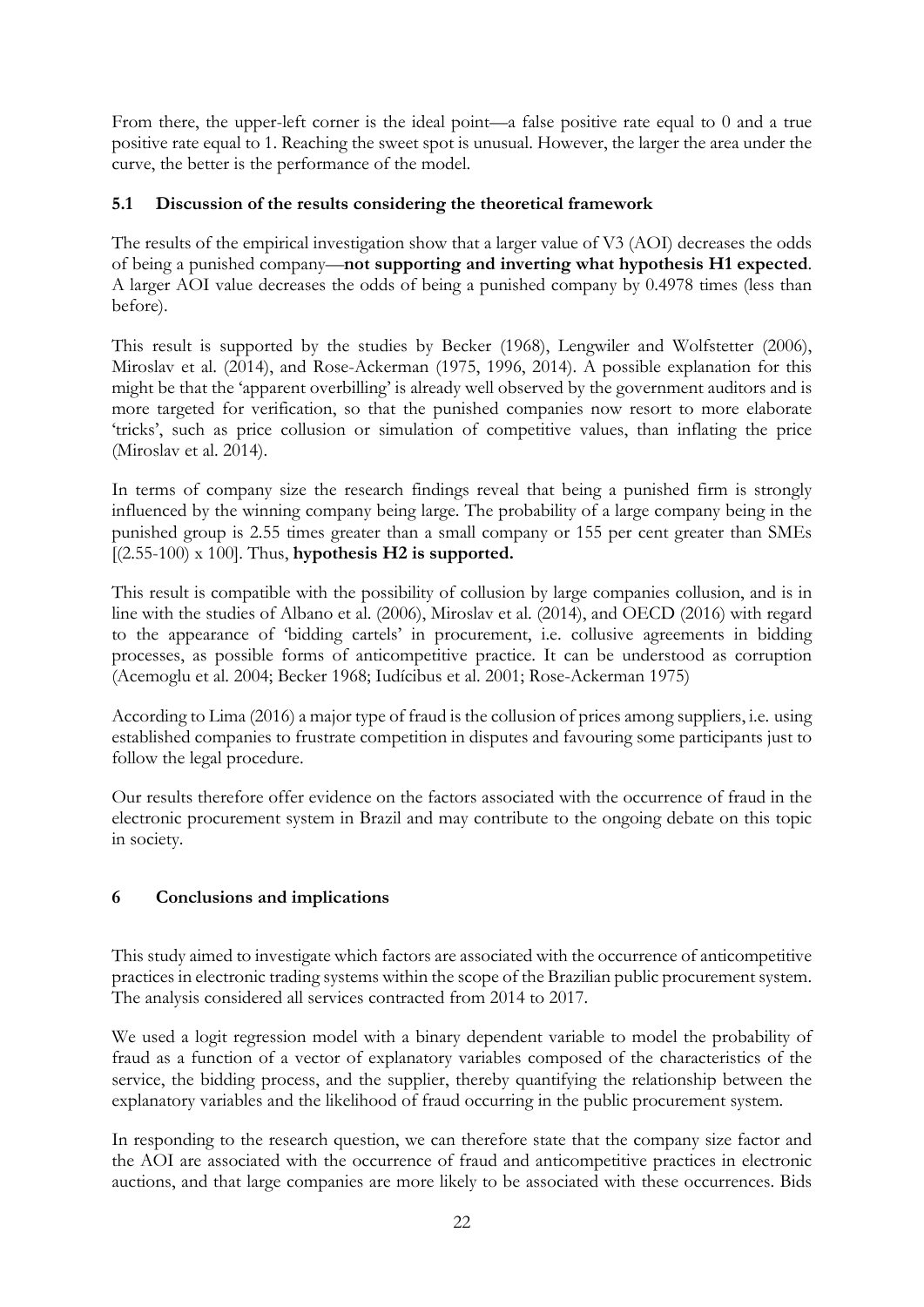with a higher AOI have a lower probability of association with the occurrence of fraud in electronic auctions.

This study contributes to the accumulation of empirical and theoretical knowledge and offers safer bases for governments and society to combat corruption, leading to greater effectiveness and efficiency of public spending. The results also show that even after the introduction of strong anticorruption legislation in Brazil, fraud still occurs in the most secure type of bidding, the electronic auction.

The study's main limitation is that our proxy for 'occurrence of fraud' is 'has been punished'. However, not all fraudsters always commit fraud (in all the auctions in which they participate). Moreover the evidence for fraud is based on 'punishment', but the efficiency of the 'punishment system' is not taken into account. According to Faria (2004) and Yeung and Azevedo (2012), the Brazilian legal system is still known worldwide for its slowness, inefficiency, and corruption. Another limitation of the paper is the low coefficient of determination  $(R^2)$  of the regression, which is a strong indication that the phenomenon can be explained by other variables besides those studied here.

Further studies could explore temporal and sector-based differences, for example by decomposing data analysis by year or decomposing data into clusters, i.e. by sector type (e.g., infrastructure, information and computer technology, health), the sectors with highest contract values.

We also recommend deepening studies based on the economics of corruption of issues which involve endogenous and exogenous relations and the dynamics of the corruption process as contributions to understanding the process.

#### **References**

- Acemoglu, D., S. Johnson, and J. Robinson (2004). 'Institutions As the Fundamental Cause of Long-run Growth'. NBER Working Paper 10481. Cambridge, MA: National Bureau of Economic Research. <https://doi.org/10.3386/w10481>
- Ades, A., and R. Di Tella (1997). The New Economics of Corruption: A Survey and some New Results. *Political Studies,* XLV: 496–515.<https://doi.org/10.1111/1467-9248.00093>
- Albano, G.L., P. Buccirossi, G. Spagnolo, and M. Zanza (2006). 'Preventing Collusion in Procurement'. In N. Dimitri, G. Piga, and G. Spagnolo (eds.), *Handbook of Procurement*. Cambridge: Cambridge University Press.
- Almeida, H.F., and L.A. Chacha (2014). 'Dilema do Prisioneiro Iterado e Estratégia Evolucionariamente Estável: Uma Abordagem Econômica'. *Revista de Economia*, 40(1). <https://doi.org/10.5380/re.v40i1.32404>
- Aranha, A.L.M. (2015). 'A rede brasileira de instituições de accountability: um mapa do enfrentamento da corrupção na esfera local'. Doctoral thesis. Belo Horizonte: Universidade Federal de Minas Gerais.
- Arief, H.A.A., G.P. Saptawati, and Y.D.W. Asnar (2016). 'Fraud Detection Based on Data Mining on Indonesian E-procurement System (SPSE)'. In 2016 *International Conference on Data and Software Engineering* (ICoDSE). IEEE. <https://doi.org/10.1109/ICODSE.2016.7936111>
- Bajari, P., R. McMillan, and S. Tadelis (2009). 'Auctions Versus Negotiations in Procurement: An Empirical Analysis'. *The Journal of Law, Economics, & Organization*, 25(2): 372–99. <https://doi.org/10.1093/jleo/ewn002>
- Baldomir, R.A., G.C. Van Erven, and C.G. Ralha (2018). 'Brazilian Government Procurements: An Approach to Find Fraud Traces in Companies Relationships'. In *Anais do XV Encontro Nacional de*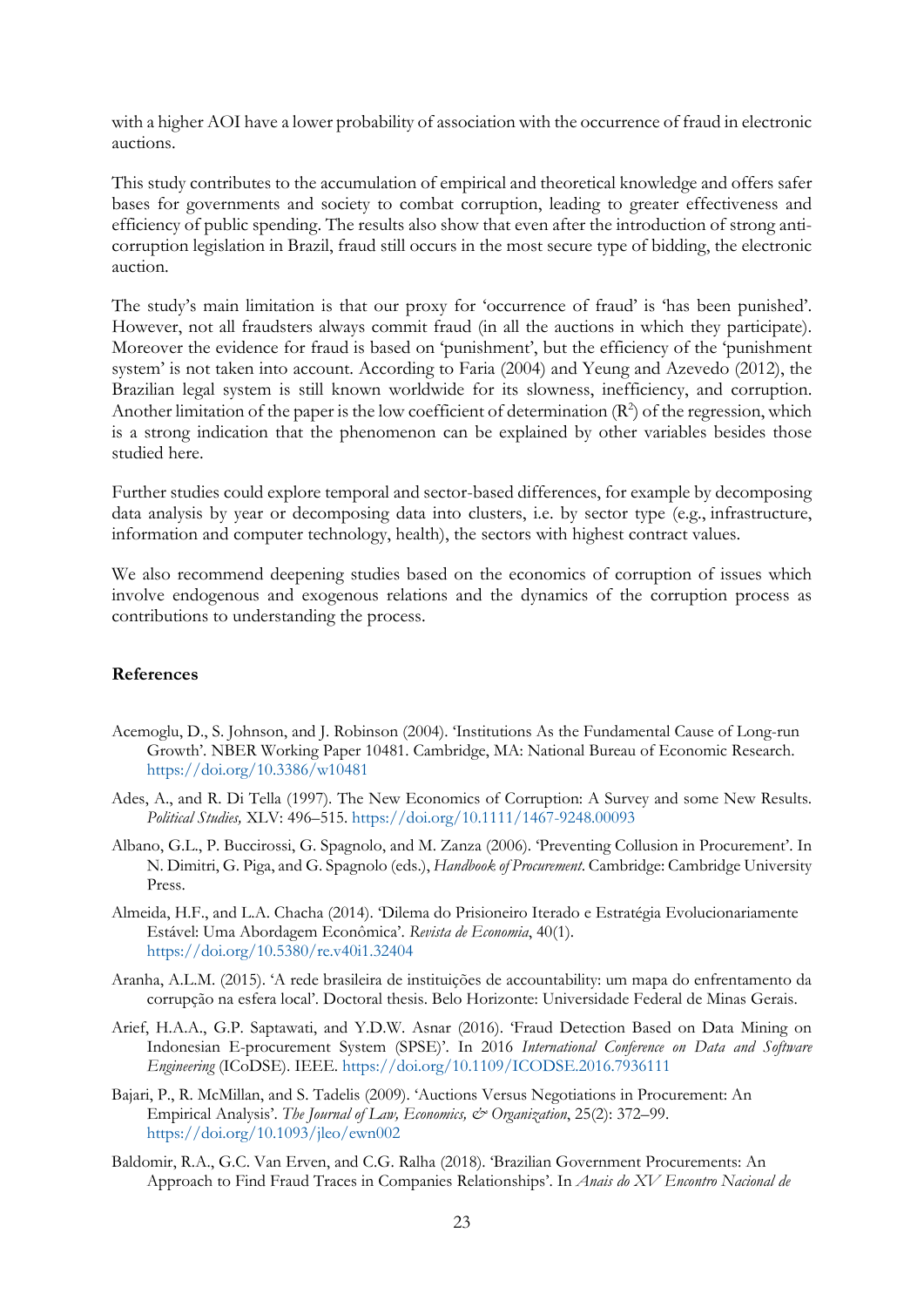*Inteligência Artificial e Computacional*. Porto Alegre: Sociedade Brasileira de Computação. <https://doi.org/10.5753/eniac.2018.4464>

- Barngetuny, D.C., and G. Kimutai (2015). 'Effects of E-procurement on Supply Chain Management Performance in Elgeyo-Marakwet County'. *International Academic Journal of Procurement and Supply Chain Management*, 1(5): 99–120
- Becker, G.S. (1968). 'Crime and Punishment: An Economic Approach'. In N.G. Fielding, A. Clarke, and R. Witt (eds), *The Economic Dimensions of Crime*. London: Palgrave Macmillan. [https://doi.org/10.1007/978-1-349-62853-7\\_2](https://doi.org/10.1007/978-1-349-62853-7_2)
- Brazil Communication Company (2017). 'Government Launches Tool to Improve Price Research in Public Purchases'. Available at [http://agenciabrasil.ebc.com.br/geral/noticia/2017-04/governo](http://agenciabrasil.ebc.com.br/geral/noticia/2017-04/governo-lanca-ferramenta-para-aperfeicoar-pesquisa-de-precos-em-compras)[lanca-ferramenta-para-aperfeicoar-pesquisa-de-precos-em-compras](http://agenciabrasil.ebc.com.br/geral/noticia/2017-04/governo-lanca-ferramenta-para-aperfeicoar-pesquisa-de-precos-em-compras) (accessed October 2017).
- CADE (2007). *Guia prático do CADE A defesa da concorrência no Brasil* [*CADE PRACTICAL GUIDE The defense of competition in Brazil*]. Coleção CIEE – Especial (esgotado). 3ª edição revista, ampliada e bilíngüe. São Paulo: CIEE.
- CADE (2016). 'Questions on Violations against the Economic Order'. Available at: [http://antigo.cade.gov.br/cade\\_english/servicos/faq-1/questions-on-violations-against-the](http://antigo.cade.gov.br/cade_english/servicos/faq-1/questions-on-violations-against-the-economic-order)[economic-order](http://antigo.cade.gov.br/cade_english/servicos/faq-1/questions-on-violations-against-the-economic-order) (accessed 17 March 2022).
- Campana, M.B. (2018). 'A fraude na modalidade de licitação pregão eletrônico'. *Revista Juris UniToledo*, 3(02).
- Campos, F.D.A.O. (2012). 'Three Essays on the Economics of Corruption'. Thesis (PhD) Federal University of Ceará, Postgraduate Program in Economics. Benfica: CAEN, Fortaleza-CE. Available at:<https://repositorio.ufc.br/handle/riufc/4948> (accessed in September 2021).
- Carneiro, D., P. Veloso, A. Ventura, G. Palumbo, and J. Costa (2020). 'Network Analysis for Fraud Detection in Portuguese Public Procurement'. In Proceedings of International Conference on Intelligent Data Engineering and Automated Learning, Guimaraes, Portugal, 4–6 November. [https://doi.org/10.1007/978-3-030-62365-4\\_37](https://doi.org/10.1007/978-3-030-62365-4_37)
- Carvalho, A.C.P.L.F., K. Faceli, A. Lorena, and J. Gama (2011). *Artificial Intelligence-a Machine Learning Approach*. Rio de Janeiro: LTC.
- Chen, J. (2021). 'Understanding Antitrust Laws'. *Investopedia*, 29 May. Available at: <https://www.investopedia.com/ask/answers/09/antitrust-law.asp> (accessed 17 March 2022).
- Colebatch, H.K. (2002). 'Government and Governmentality: Using Multiple Approaches to the Analysis of Government'. *Australian Journal of Political Science*, 37(3): 417–35. <https://doi.org/10.1080/1036114021000026346>
- Congresso em Foco (2017). 'Polícia Federal e CGU combatem fraudes no pregão eletrônico do governo federal'. Available at: [https://congressoemfoco.uol.com.br/especial/noticias/policia-federal-e-cgu](https://congressoemfoco.uol.com.br/especial/noticias/policia-federal-e-cgu-combatem-fraudes-no-pregao-eletronico-do-governo-federal/)[combatem-fraudes-no-pregao-eletronico-do-governo-federal/](https://congressoemfoco.uol.com.br/especial/noticias/policia-federal-e-cgu-combatem-fraudes-no-pregao-eletronico-do-governo-federal/) (accessed 11 February 2019).
- Costa, A.P.P., and T.W. Júnior (2012). Fraudes corporativas. *RAE-Revista de Administração de Empresas*, 52(4) : 464–72. <https://doi.org/10.1590/S0034-75902012000400008>
- Cox, D.R., and E.J. Snell (1968). 'A General Definition of Residuals'. *Journal of the Royal Statistical Society: Series B (Methodological)*, 30(2): 248–65.
- Decarolis, F., and C. Giorgiantonio (2020). 'Corruption Red Flags in Public Procurement: New Evidence from Italian Calls for Tenders'. SSRN. <https://doi.org/10.2139/ssrn.3744084>
- de Pinho, J.A.G. (2008). 'Investigando portais de governo eletrônico de Estados no Brasil: muita tecnologia, pouca democracia'. *Revista de Administração Pública*, 42(3). <https://doi.org/10.1590/S0034-76122008000300003>
- De Rond, M., and R.-A. Thietart (2007). 'Choice, Chance, and Inevitability in Strategy'. *Strategic Management Journal*, 28(5): 535–51.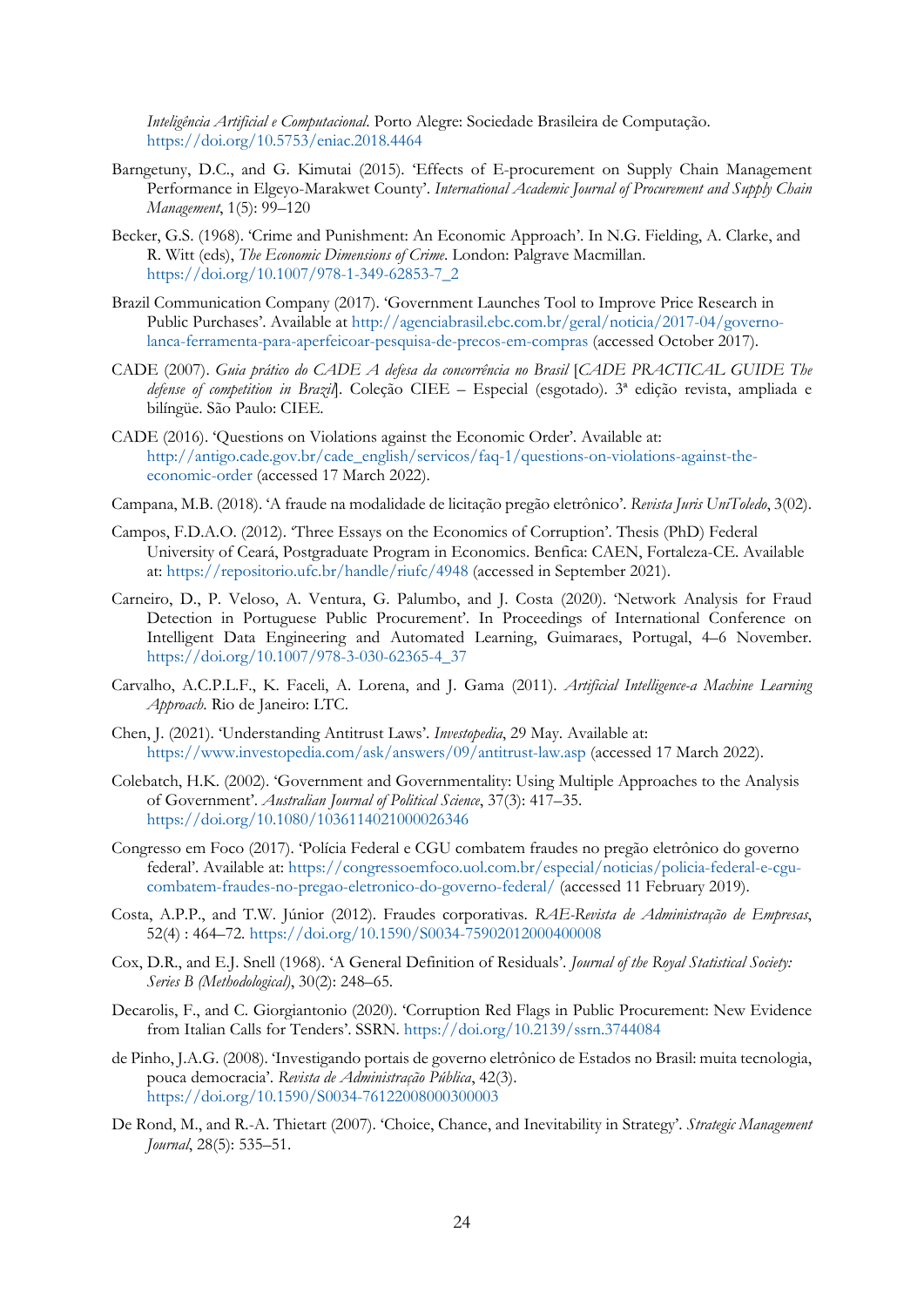- De Souza, F.P., and F. da Rocha Louzada (2020). 'Detectando conluio em compras governamentais: Uma abordagem utilizando Red Flags e a Teoria Dempster-Shafer'. *Revista da CGU*, 12(21): 80–99.
- Dodeen, H.M. (2003). 'Effectiveness of Valid Mean Substitution in Treating Missing Data in Attitude Assessment'. *Assessment & Evaluation in Higher Education*, 28(5): 505-13. <https://doi.org/10.1080/02602930301674>
- Domingos, S.L., R.N. Carvalho, R.S., Carvalho, and G.N. Ramos (2016). 'Identifying IT Purchases Anomalies in the Brazilian Government Procurement System Using Deep Learning'. In 15th IEEE International Conference on Machine Learning and Applications (ICMLA). <https://doi.org/10.1109/ICMLA.2016.0129>
- Donahue, J.D. (1989). *The Privatization Decision: Public Ends, Private Means.* New York, NY: Basic Books.
- Faria, J.E. (2004). 'O sistema brasileiro de Justiça: experiência recente e futuros desafios'. *Estudos avançados*, 18(51): 103–25. <https://doi.org/10.1590/S0103-40142004000200006>
- Fávero, L.P., and P. Belfiore (2017). *Handbook of Data Analysis: Statistics and Multivariate Modeling with Excel®*, *SPSS® and Stata®*. Rio de Janeiro: Elsevier.
- Fazekas, M., and G. Kocsis (2020). 'Uncovering High-level Corruption: Cross-national Objective Corruption Risk Indicators Using Public Procurement Data'. *British Journal of Political Science*, 50(1): 155–64. <https://doi.org/10.1017/S0007123417000461>
- Fazekas, M., Tóth, I.J., and L.P. King (2013). 'Corruption Manual for Beginners: "Corruption Techniques" in Public Procurement with Examples from Hungary'. Corruption Research Center Budapest Working Paper CRCB-WP/2013, 1. Available at:<http://hdl.handle.net/10419/108320> (accessed March 2021).
- Fazekas, M., I.J. Tóth, and L.P. King (2016). 'An Objective Corruption Risk Index Using Public Procurement Data'. *European Journal on Criminal Policy and Research*, 22(3): 369–97. <https://doi.org/10.1007/s10610-016-9308-z>
- Federative Republic of Brazil (2008). *Combate a Cartéis em Licitações: A Practical Guide for Tenderers and Bid Committee Members*. Brasília: MJ/SDE/Departamento de Proteção e Defesa Econômica.
- Fernandes, A.A.T., D.B. F. Filho, E.C. da Rocha, and W. Da.Silva Nascimento (2021). 'Read This Paper If You Want to Learn Logistic Regression'. *Revista de Sociologia e Politica*, 28(74). <https://doi.org/10.1590/1678-987320287406en>
- Ferwerda, J., I. Deleanu, and B. Unger (2017). 'Corruption in Public Procurement: Finding the Right Indicators'. *European Journal on Criminal Policy and Research*, 23(2): 245–67.
- Gallego, J., G. Rivero, and J. Martínez (2021). 'Preventing Rather Than Punishing: An Early Warning Model of Malfeasance in Public Procurement'. *International Journal of Forecasting*, 37(1): 360–77. <https://doi.org/10.1016/j.ijforecast.2020.06.006>
- Gilauri, N. (2017). 'Fighting Corruption'. In N. Gilauri (ed.), *Practical Economics*. Cham: Palgrave Macmillan.<https://doi.org/10.1007/978-3-319-45769-7>
- Gray, D.E. (2012). Pesquisando e usando bibliografia. In D.E. Gray (ed.), *Pesquisa no Mundo Real*. Tradução: Roberto Calado Costa. 2 ed. Porto Alegre.
- Hair, J.F., W.C. Black, B.J. Babin, R.E. Anderson, and R.L. Tatham (2009). *Análise multivariada de dados*. Porto Alegre: Bookman.
- Hanák, T. (2018). 'Electronic Reverse Auctions in Public Sector Construction Procurement: Case Study of Czech Buyers and Suppliers'. *TEM Journal*, 7(1): 41–52.
- Hay, G.A. (1985). 'Anti-Trust and Economic Theory: Some Observations from the US Experience'. Cornell Law Faculty Publications 1152. Ithaca, NY: Cornell Law School.
- Heath, J., and W. Norman (2004). 'Stakeholder Theory, Corporate Governance, and Public Management: What Can the History of State-run Enterprises Teach Us in the Post-Enron Era?'. *Journal of Business Ethics*, 53(3) 247–65. <https://doi.org/10.1023/B:BUSI.0000039418.75103.ed>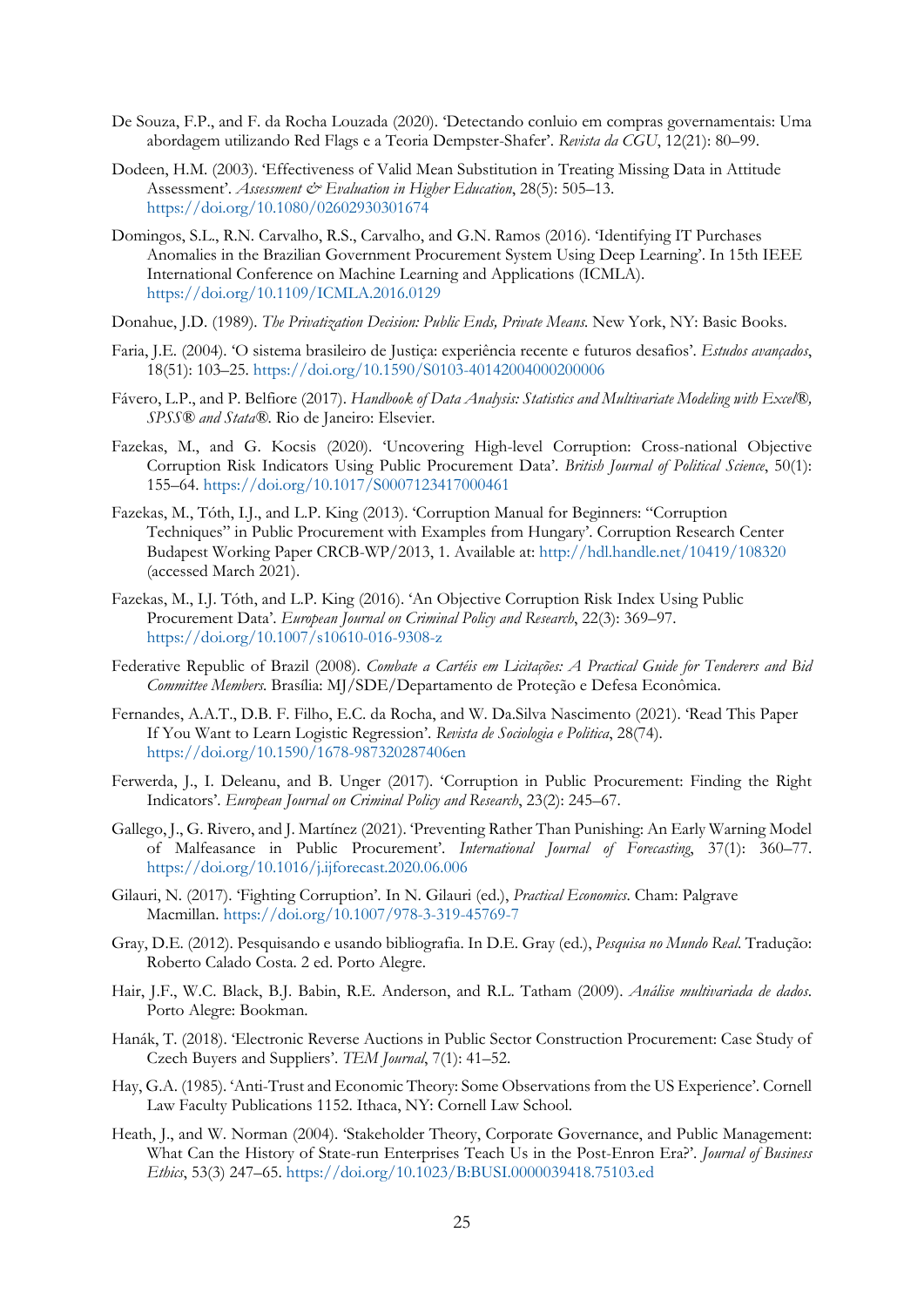Hosmer, D.W. (2000). *Applied Logistic Regression*, *Second Edition*. New York, NY: John Wiley & Sons.

Howard, M., R.T. Vidgen, P. Powell, and A. Graves (2002). 'Are Hubs the Centre of Things? Eprocurement in the Automotive Industry'. In proceedings of ECIS June 6–8, Gdansk, Poland. Available at: <https://citeseerx.ist.psu.edu/viewdoc/download?doi=10.1.1.109.7366&rep=rep1&type=pdf>

(accessed September 2021).

- Huber, B., E. Sweeney, and A. Smyth (2004). 'Electronic Purchasing Consortia: A Procurement Direction for the Future?'. Working Paper. In The Purchasing Function: Walking a Tightrope, Proceedings of the 13th International Purchasing and Supply Education and Research. Association (IPSERA) Conference, Catania, Italy.
- Iudícibus, S.D., J.C. Marion, E. Pereira, and V. Slomski (2001). *Dicionário de termos de contabilidade*. 2. ed. São Paulo: Atlas.
- Jamal, K., P.E. Johnson, and R.G. Berryman (1995). 'La détection des effets de mise en scène dans les états financiers'. *Contemporary Accounting Research*, 12(1): 107–30. <https://doi.org/10.1111/j.1911-3846.1995.tb00483.x>
- Köbis, N., C. Starke, and I. Rahwan (2021). 'Artificial Intelligence as an Anti-Corruption Tool (AI-ACT): Potentials and Pitfalls for Top-down and Bottom-up Approaches'. arXiv preprint arXiv:2102.11567.
- Köbis, N.C., J.W. van Prooijen, F. Righetti, and P.A. Van Lange (2017). 'The Road to Bribery and Corruption: Slippery Slope or Steep Cliff?'. *Psychological Science*, 28(3): 297–06. [https://doi.org/10.1177/0956797616682026](https://doi.org/10.1177%2F0956797616682026)
- Larry G.B., and E.L. Bradley (1991). 'An Omnibus Test for Comparing Two Measuring Devices'. *Journal of Quality Technology*, 23(1): 12–16. <https://doi.org/10.1080/00224065.1991.11979278>
- Lee, J.H., Y. Iwasa, U. Dieckmann, and K. Sigmund (2019). 'Social Evolution Leads to Persistent Corruption'. *Proceedings of the National Academy of Sciences*, 116(27): 13276–81. <https://doi.org/10.1073/pnas.1900078116>
- Lengwiler, Y., and E. Wolfstetter (2006). 'Corruption in Procurement Auctions'. In N. Dimitri, G. Piga, and G. Spagnolo (eds), *Handbook of Procurement*. Cambridge: Cambridge University Press. <https://doi.org/10.2139/ssrn.874705>
- Lima, W.R. (2016). 'Combate à fraude nos pregões eletrônicos'. JUSBRASIL. Available at: [https://welderrodrigues75.jusbrasil.com.br/artigos/305111777/combate-a-fraude-nos-pregoes](https://welderrodrigues75.jusbrasil.com.br/artigos/305111777/combate-a-fraude-nos-pregoes-eletronicos)[eletronicos](https://welderrodrigues75.jusbrasil.com.br/artigos/305111777/combate-a-fraude-nos-pregoes-eletronicos) (accessed March 2021).
- Maddala, G.S. (1992). *Introduction to Econometrics*. Second Edition. New York, NY: Macmillan Publishing Company.
- Mencía, E.L., S. Holthausen, A. Schulz, and F. Janssen (2013). 'Using Data Mining on Linked Open Data for Analyzing E-procurement Information'. In Proceedings of the first DMoLD: Data Mining on Linked Data Workshop at ECML/PKDD.
- Miles, R.E., Jr. (1978). 'The Origin and Meaning of Miles' Law'. *Public Administration Review*, 38(5): 399–403. <https://doi.org/10.2307/975497>
- Miranzo Diaz, J. (2017). 'A Taxonomy of Corruption in EU Public Procurement'. *European Procurement & Public Private Partnership Law Reviwe.*, 12(4): 383–95. <https://doi.org/10.21552/epppl/2017/4/5>
- Miroslav, M., M. Miloš, S. Velimir, D. Božo, and L. Đorđe (2014). 'Semantic Technologies on the Mission: Preventing Corruption in Public Procurement'. *Computers in Industry*, 65(5): 878–90. <https://doi.org/10.1016/j.compind.2014.02.003>
- Modrušan, N., L. Mršić, and K. Rabuzin (2021). 'Intelligent Public Procurement Monitoring System Powered by Text Mining and Balanced Indicators'. In S. Hammoudi, C. Quix, J. Bernardino (eds), *Data Management Technologies and Applications*. DATA 2020. *Communications in Computer and Information Science*, 1446. Cham: Springer. [https://doi.org/10.1007/978-3-030-83014-4\\_6](https://doi.org/10.1007/978-3-030-83014-4_6)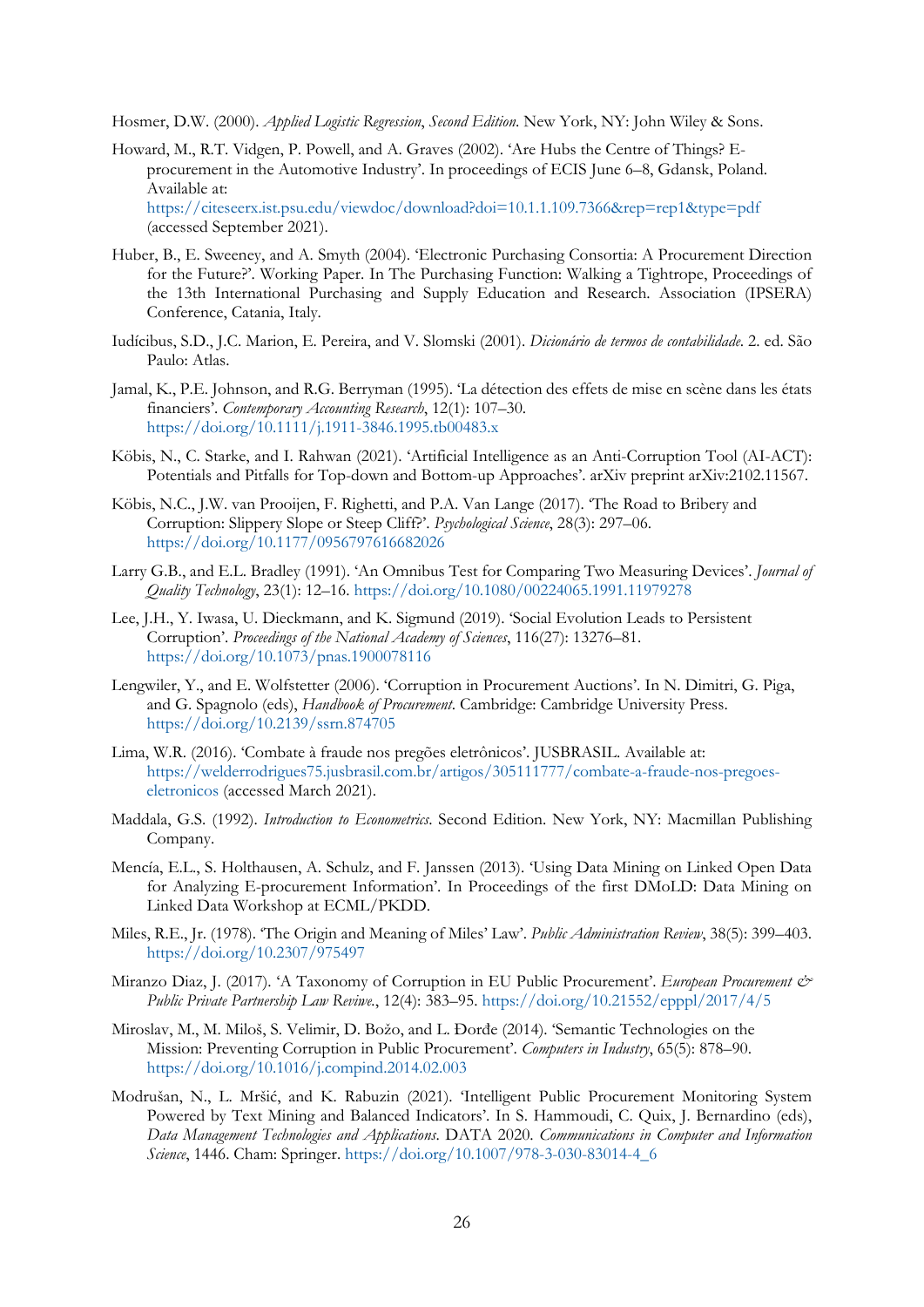- Modrušan, N., L. Mršić, and K. Rabuzin (2020). 'Intelligent Public Procurement Monitoring System Powered by Text Mining and Balanced Indicators'. In International Conference on Data Management Technologies and Applications. Cham: Springer.
- Modrušan, N., K. Rabuzin, and L. Mršić (2020). 'Improving Public Sector Efficiency using Advanced Text Mining in the Procurement Process'. In Proceedings of the 9th International Conference on Data Science, Technology and Applications – DATA: 200–206. <https://doi.org/10.5220/0009823102000206>
- Nagelkerke, N. J. (1991). 'A Note on a General Definition of the Coefficient of Determination'. *Biometrika*, 78(3), 691–92. <https://doi.org/10.1093/biomet/78.3.691>
- Neupane, A., J. Soar, and K. Vaidya (2012a). 'The Potential of e-Procurement Technology for Reducing Corruption'. *International Journal of Information Technology and Management*, 11(4): 273–87. <https://doi.org/10.1504/IJITM.2012.049997>
- Neupane, A., J. Soar, and K. Vaidya (2012b) 'Evaluating the Anti‐Corruption Capabilities of Public E‐ Procurement in a Developing Country'. *The Electronic Journal of Information Systems in Developing Countries*, 55(1): 1–17. <https://doi.org/10.1002/j.1681-4835.2012.tb00390.x>
- Neupane, A., J. Soar, and K. Vaidya (2014). 'Anti-corruption Capabilities of Public E-procurement Technologies: Principal-Agent Theory'. In K.J. Bwalya (ed.), *Technology Development and Platform Enhancements for Successful Global E-Government Design*. Hershey, PA: IGI. <https://doi.org/10.4018/978-1-4666-4900-2.ch010>
- Nollet, V., T. Marescaux, P. Avasare, D. Verkest, and J.-Y. Mignolet (2005). 'Centralized Run-time Resource Management in a Network-on-chip Containing Reconfigurable Hardware Tiles'. In Proceedings of Design, Automation and Test in Europe Conference, 7–11 March, Munich. IEEE. Available at:<https://ieeexplore.ieee.org/document/1395562> (accessed September 2021).
- OECD (2008). *Fighting Bribery in Public Procurement in Asia-Pacific*. Available at: <https://www.oecd.org/site/adboecdanti-corruptioninitiative/40838411.pdf> (accessed 17 February 2019). <https://doi.org/10.1787/9789264046955-en>
- OECD (2009). *Guidelines for Fighting Bid Rigging in Public Procurement*: *Helping Governments to Obtain Best Value for Money*. Available at: <https://www.oecd.org/competition/guidelinesforfightingbidrigginginpublicprocurement.htm> (accessed 17 March 2022).
- OECD (2016). *Fighting Bid Rigging in Public Procurement: Report on Implementing the OECD Recommendation*. Available at: [https://www.oecd.org/daf/competition/Fighting-bid-rigging-in-public-procurement-](https://www.oecd.org/daf/competition/Fighting-bid-rigging-in-public-procurement-2016-implementation-report.pdf)[2016-implementation-report.pdf](https://www.oecd.org/daf/competition/Fighting-bid-rigging-in-public-procurement-2016-implementation-report.pdf) (accessed 12 June 2019).
- OECD (2018). *Recomendação do Conselho da OCDE sobre Integridade Pública*. Available at: <https://www.oecd.org/gov/ethics/integrity-recommendation-brazilian-portuguese.pdf> (accessed 11 June 2019).
- OECD (n.d.). *Public Procurement Toolbox*. Available at: <https://www.oecd.org/governance/procurement/toolbox/about/terminology/> (accessed 17 March 2022).
- OLAF (2017). 'Fraud in Public Procurement: A Collection of Red Flags and Best Practices'. Ref. Ares (2017) 6254403. Brussels: European Anti-Fraud Office.
- De Oliveira, E.L.S. (2015). 'An Investigation of Aspects of Topic Classification for Short Texts'. Master's Dissertation. Paraíba: Universidade Federal da Paraíba. Available at: <https://repositorio.ufpb.br/jspui/bitstream/tede/7842/2/arquivototal.pdf> (accessed September 2021).
- Rabuzin, K., and N. Modrušan (2019). 'Prediction of Public Procurement Corruption Indices Using Machine Learning Methods'. In Proceedings of the 11th International Joint Conference on Knowledge Discovery, Knowledge Engineering and Knowledge Management (IC3K 2019. <https://doi.org/10.5220/0008353603330340>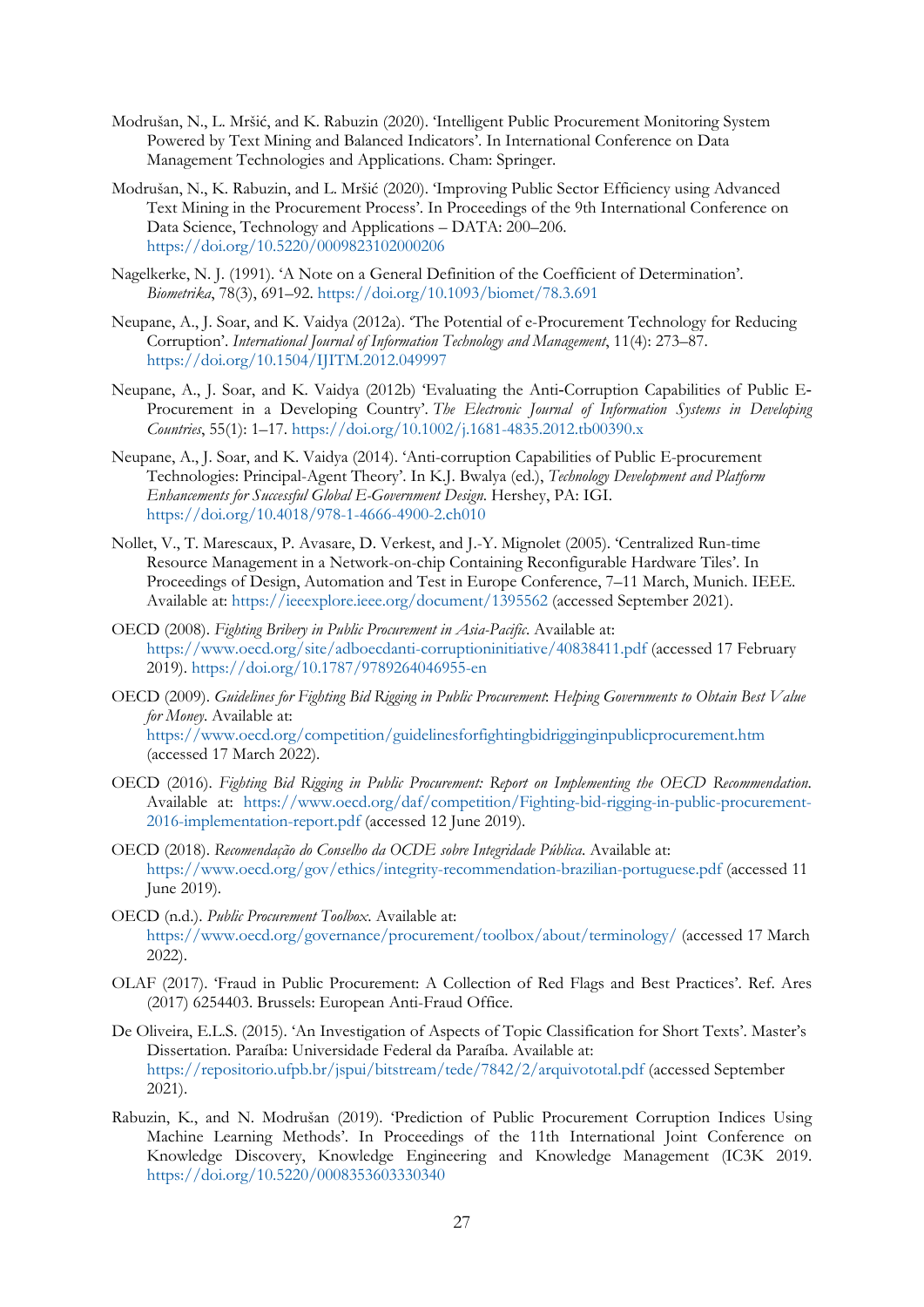- Ralha, C.G., and C.V.S. Silva (2012). 'A Multi-agent Data Mining System for Cartel Detection in Brazilian Government Procurement'. *Expert Systems with Applications*, 39(14): 11642–56. <https://doi.org/10.1016/j.eswa.2012.04.037>
- Rebouças, R.R., H.A. do Prado, E. Ferneda, and R. Balaniuk (2017). 'Detecção de figurantes em pregões eletrônicos do governo federal brasileiro'. *Informação & Tecnologia*, 2(2): 5–21.
- Rose-Ackerman, S. (1975). 'The Economics of Corruption'. *Journal of Public Economics*, 4(2): 187–203. [https://doi.org/10.1016/0047-2727\(75\)90017-1](https://doi.org/10.1016/0047-2727(75)90017-1)
- Rose-Ackerman, S. (1996). 'The Political Economy of Corruption: Causes and Consequences'. Viewpoint Note 74. Washington, DC: World Bank.
- Rose-Ackerman, S. (2014). 'Corruption and Conflicts of Interest'. In J.-B. Auby, E. Breen, and T. Perroud (eds), *Corruption and Conflicts of Interest: A Comparative Law Approach*. Cheltenham: Edward Elgar Publishing.
- Sacramento, A.R.S., and J.A.G. de Pinho (2018). 'Combate à Corrupção no Brasil: Identificando Entraves à Luz da Versão Revisitada da Teoria da Modernização'. *Revista Interdisciplinar de Gestão Social*, 7(1).
- Sales, L. (2013). 'Risk Prevention of Public Procurement in the Brazilian Government Using Credit Scoring'. OBEGEF Working Paper on Fraud and Corruption. Porto: Observatório de Economia e Gestão de Fraude.
- Sales, L.J., and R.N. Carvalho (2016). 'Measuring the Risk of Public Contracts Using Bayesian Classifiers'. *BMA@ UAI*, 7–13.
- Sampaio, A.H. (2012). 'A Study on the Participation of Micro and Small Companies in Electronic Auctions Held at FIOCRUZ/BA'. Master's Dissertation. Salvador: School of Management, Federal University of Bahia, Brazil.
- Sampaio, A.H., P.S. Figueiredo, and E. Loiola (2022). 'Public Procurement in Brazil: Evidence of Frauds Using the Newcomb-Benford Law'. *Journal of Public Management & Citizenship*, 27(86).
- Schön, T. (2003). 'On Computational Methods for Nonlinear Estimation'. Linköping Studies in Science and Technology Thesis 1047. Linköping: Linköping University. Available at: <http://users.isy.liu.se/rt/schon/Publications/Schon2003.pdf> (accessed March 2021).
- Setyadiharja, R., S. Budiman, Z.A. Karim, R.A., Matridi, and A. Nurmandi (2014). 'E-procurement System Technology: an Analysis in Electronic Procurement Service Unit (LPSE) of Kepulauan Riau Province'. *The Asian Journal of Technology Management*, 7(2): 93.
- Silva, A.A., and R.T. Ferreira (2007). 'Pregões eletrônicos realizados pela prefeitura municipal de fortaleza em 2006: um ensaio econométrico. Fortaleza: Prêmio Sefin de Finanças Municipais'.
- Søreide, T. (2002). 'Corruption in Public Procurement : Causes, Consequences and Cures'. CMI Report 2002: 1. Bergen: Chr. Michelsen Institute.
- Sun, T., and L.J. Sales (2018). 'Predicting Public Procurement Irregularity: An Application of Neural Networks'. *Journal of Emerging Technologies in Accounting*, 15(1): 141–54. <https://doi.org/10.2308/jeta-52086>
- Tas, B.K.O. (2017). 'Collusion Detection in Public Procurement with Limited Information'. Economic Research Forum Working Paper 1127. Dokki, Giza: ERF.
- TCU (Tribunal de Contas da União) (2018). *Referencial de Combate à Fraude e Corrupção: aplicável a órgãos e entidades da Administração Pública*. Brasília: Secretaria de Métodos e Suporte ao Controle Externo.
- Teixeira, H.J., L.P.C. Prado Filho and S.M. Salomão (2016). 'A experiência dos estados brasileiros com o pregão: avanços, limitações e perspectivas'. In Proceedings of IX Congresso CONSAD de Gestão Pública, 8–10 June, Brasília*,* DF (Vol. 9).
- Telesintese (2015). 'TCU constata fraude de empresas no pregão eletrônico'. [Online]. 22 April. Available at: <http://www.telesintese.com.br/tcu-constata-fraude-de-empresas-pregao-eletronico> (accessed 11 February 2019).